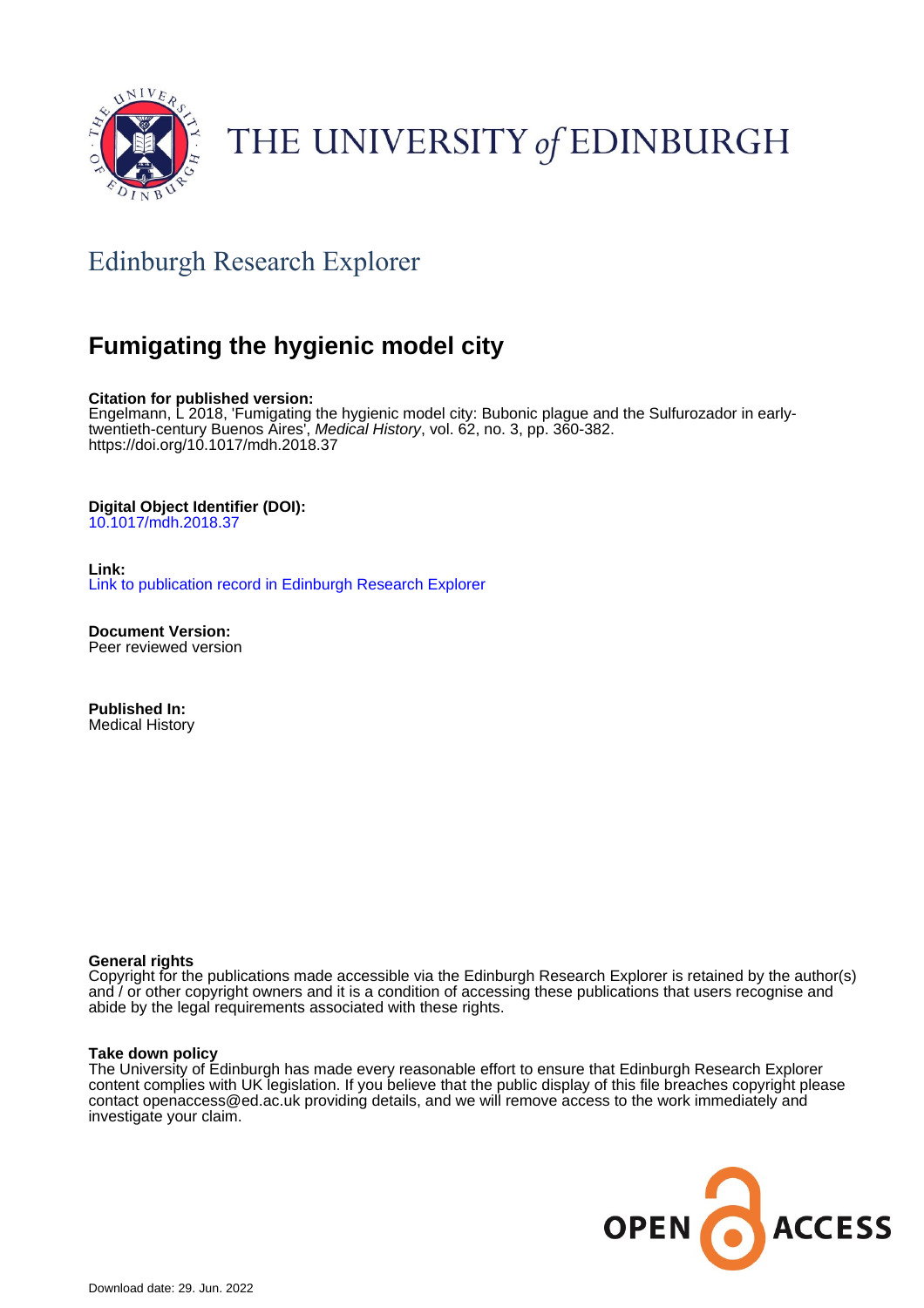**Title**:

Fumigating the Hygienic Model City: Bubonic Plague and the Sulfurozador in Early-Twentieth-Century Buenos Aires

Author: Lukas Engelmann Email: Lukas.engelmann@ed.ac.uk

Address: University of Edinburgh, STIS 2.01 Old Surgeon's Hall High School Yards Edinburgh, EH1 1LZ UK

Author line:

Lukas Engelmann is a historian of medicine and a Chancellor's Fellow at the University of Edinburgh in Science, Technology and Innovation Studies.

Acknowledgements:

This paper has come out of an enriching collaboration on the history of maritime sanitation with Christos Lynteris, to whom I owe many thanks. I am indebted to Kate Womersley for her critical review of the story told on the following pages. Furthermore, I'd like to thank Jacob Steere-Williams for enabling the paper's first public appearance at the AAHM 2017, Steve Sturdy for encouraging feedback on an early version and like to thank Arlene Shaner and the New York Academy of Medicine for their generous support. Finally, I like to express my gratitude to the generosity of the anonymous reviewers and the time they have dedicated to this article.

The research leading to these results has received funding from the European Research Council under the European Union's Seventh Framework Programme (FP7/2007-2013) / ERC grant agreement number 336564.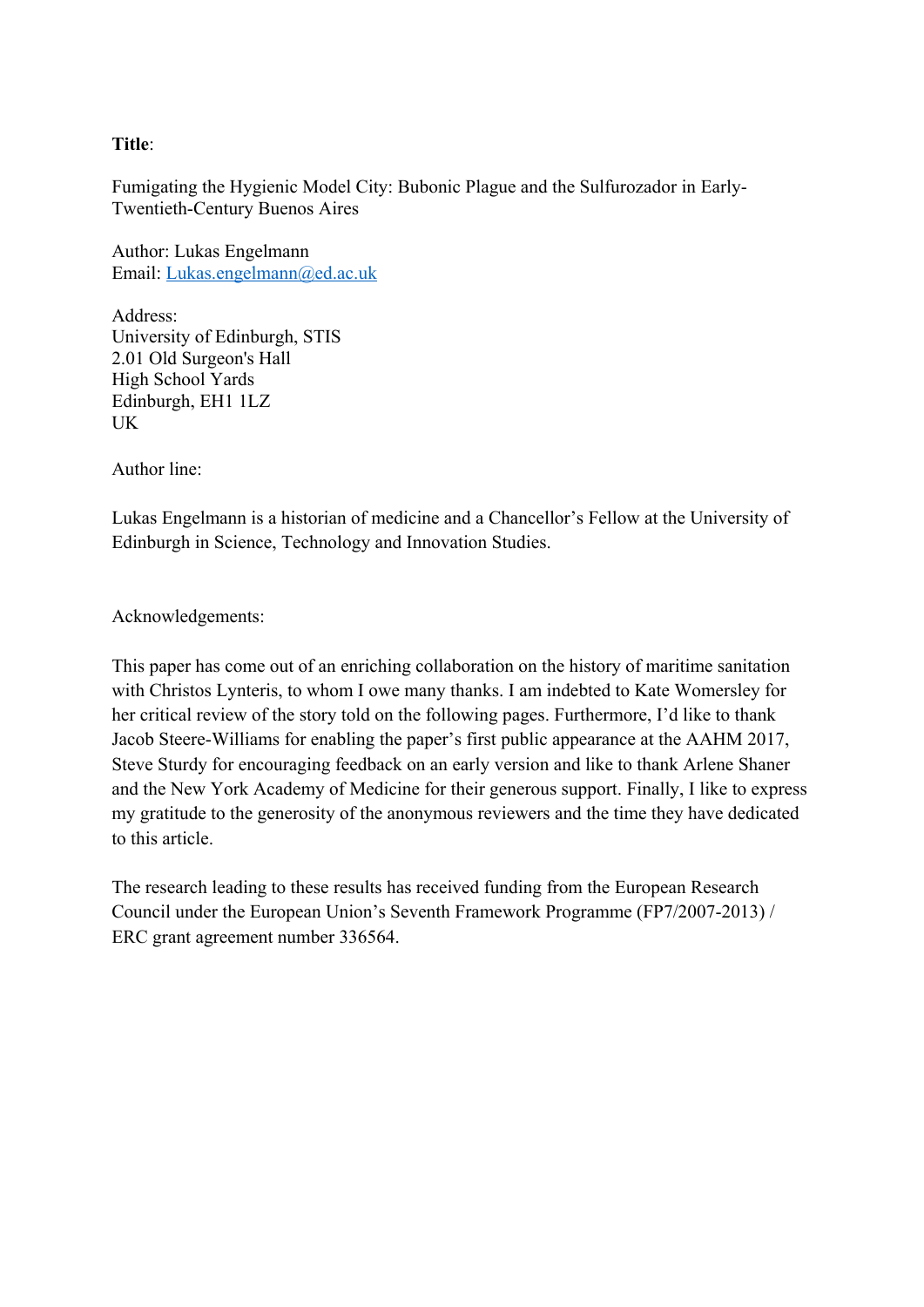#### **Abstract**

The 1899/1900 arrival of bubonic plague in Argentina had thrown the model status of Buenos Aires as a hygienic city into crisis. Where the idea of foreign threats and imported epidemics had dominated the thinking of Argentina's sanitarians at that time, plague renewed concerns about hidden threats within the fabric of the capital's dense environment; concerns that led to new sanitary measures and unprecedented ratcampaigns supported by the large scale application of sulphur dioxide. The article tells the story of early twentieth-century urban sanitation in Buenos Aires through the lens of a new industrial disinfection apparatus. The Aparto Marot, also known as Sulfurozador was acquired and integrated in the capital's sanitary administration by the epidemiologist José Penna in 1906 to materialise two key lessons learned from plague. First, the machine was supposed to translate the successful disinfection practices of global maritime sanitation into urban epidemic control in Argentina. Second, the machine's design enabled public health authorities to reinvigorate a traditional hygienic concern for the entirety of the city's terrain. While the Sulfurozador offered effective destruction of rats, it promised also a comprehensive - and utopian - disinfection of the whole city, freeing it from all imaginable pathogens, insects as well as rodents. In 1910, the successful introduction of the Sulfurozador encouraged Argentina's medico-political elite to introduce a new principle of 'general prophylaxis.' This article places the apparatus as a technological modernisation of traditional sanitary practices in the bacteriological age, which preserved the urban environment – 'el terreno' - as a principal site of intervention. Thus, the Sulfurozador allowed the 'higienistas' to sustain a longstanding utopian vision of allencompassing social, bodily and political hygiene into the twentieth century.

Keywords: Buenos Aires, Public Health, Prevention, Disinfection, Bubonic Plague, Fumigation

#### **Introduction**

For Argentina's powerful medico-political elite - the 'higienistas' - the turn of the twentieth century was a time of enthusiastic innovation, rapid progress and growing hope to lay the foundation for a robust and healthy future for the young nation. Among the architects of this modernised utopian vision for a sanitary state was José Penna, a prominent physician who held the country's first academic chair of epidemiology in 1900. When he was tasked with controlling the capital's public health service in 1906, his most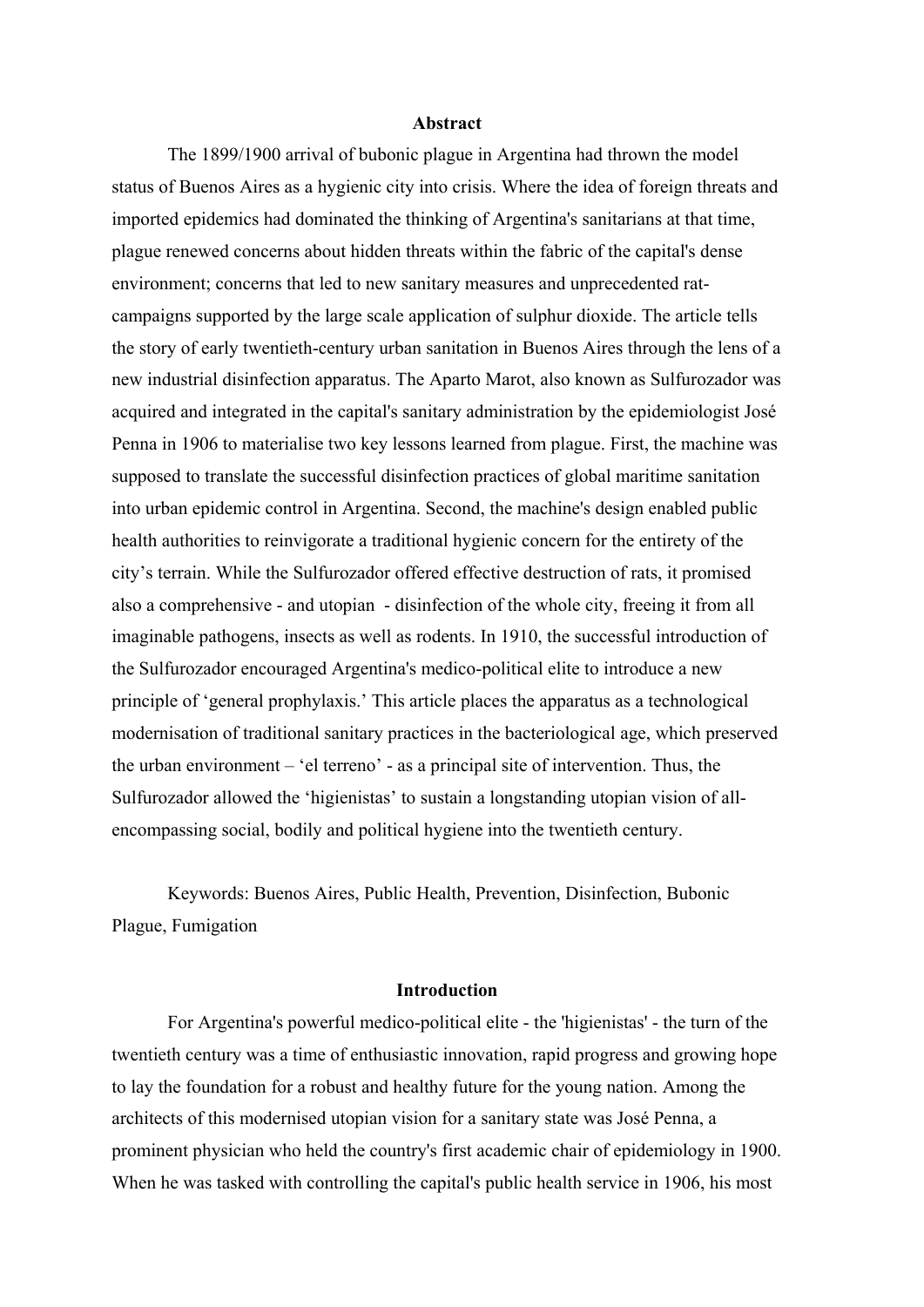prestigious acquisition was a disinfection machine: the Aparato Marot. Invented in 1904 in France, six of these machines were imported and installed on horse carriages and automobiles to carry out comprehensive disinfection of homes, warehouses, streets and the city's new sewage system. Eventually, as the rat became the health authority's key adversary, the machine's immense capacity enabled a comprehensive sanitation campaign, aimed ambitiously to disinfect and to disinfest the entirety of the terrain of Buenos Aires.

The apparatus yielded outstanding results. By injecting sulphur dioxide into enclosed buildings, both residential and commercial spaces could quickly be freed of possible sources of infection. The Marot came equipped with an additional innovative component. The device electrified the sulphur dioxide before propelling it out of the pipes which created an ozone effect, resulting in a lighter gas. Thus, the gas could easily fill large rooms without extensive isolation, killing pathogens, insects and rodents throughout the space. It was especially effective in annihilating rats often found climbing the beams of buildings to escape the lethal fumes. The machine, placed at the heart of Penna's ambitious scientific urban sanitation program, quickly became known to Argentineans as the Sulfurozador.

This local history of the Sulfurozador's relation to the twentieth-century hygienic vision of Buenos Aires illuminates and exemplifies a larger transnational, perhaps global, push to establish rigorous and scientifically proven sanitation methods.<sup>1</sup> Across Latin America hygiene was seen as a driver for social change, public health programs had achieved a prominent status in late nineteenth-century state-building processes, combining urbanization, centralization and the negotiation of individual rights within the public sphere. The national identities of Argentina, Peru, Brazil and many other thriving nations was strongly influenced - as Marcos Cueto and Steven Palmer have recently discussed in detail - by the installation of institutions devoted to national health.<sup>2</sup> Routines, laws and a morality of hygiene were adapted as 'means of articulating political concerns in technical terms,' both on national and (towards the end of the nineteenth

<sup>&</sup>lt;sup>1</sup> As a history pertinent to the peculiar space of urban modernity that developed in Buenos Aires at the turn of the twentieth century, this local case requires also differentiation from health transformation affecting the nation of Argentina and very different trajectories experienced at the same time in rural communities. See María Silvia Di Liscia, 'Del brazo civilizador a la defensa nacional: políticas sanitarias, atención médica y población rural (Argentina, 1900-1930)', *Historia Caribe*, 12, 31 (2017), 159–93.

<sup>2</sup> Marcos Cueto and Steven Palmer, *Medicine and Public Health in Latin America* (Cambridge, U.K.: Cambridge University Press, 2014), 13.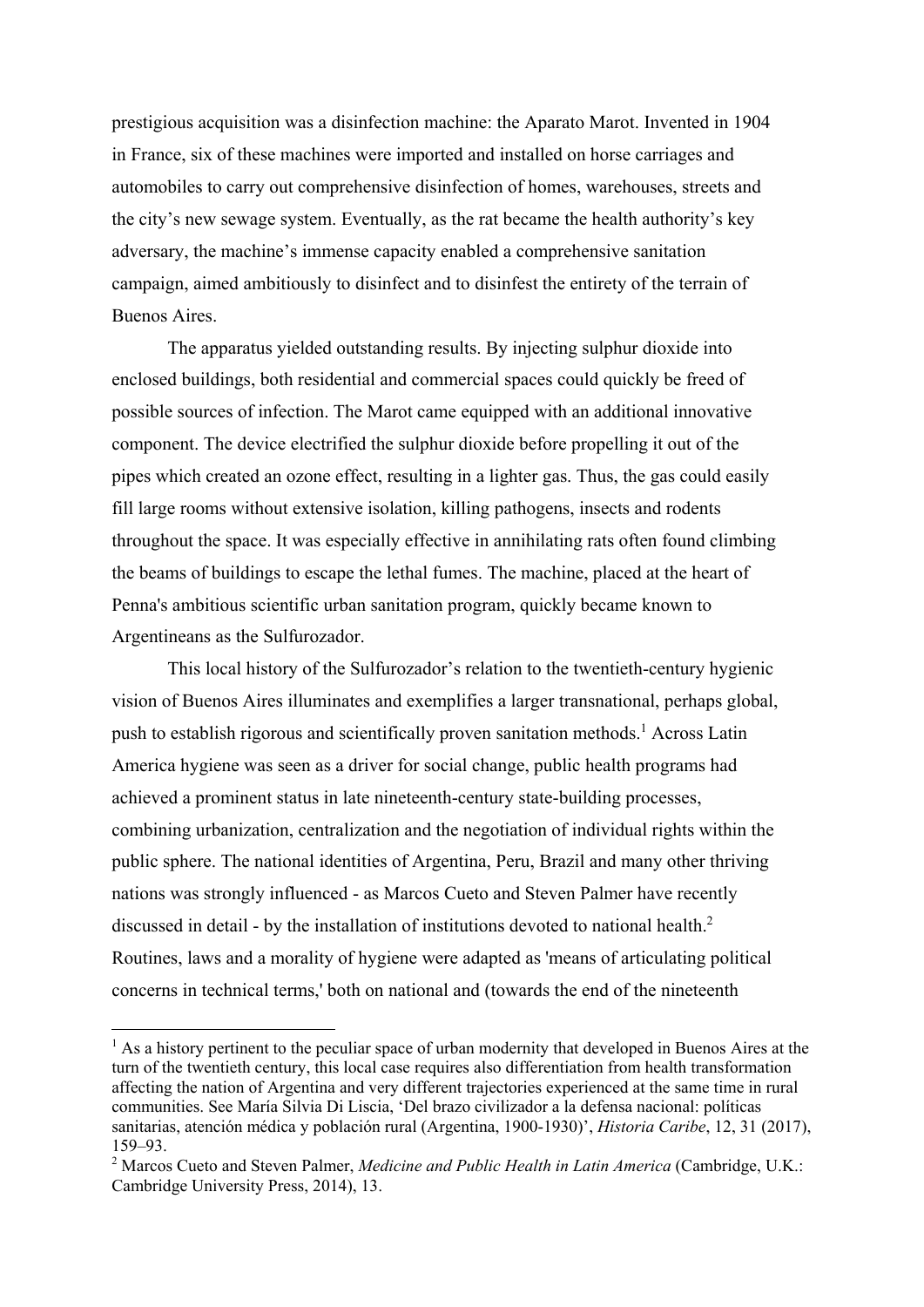century) on transnational levels.<sup>3</sup> Nation-building and the emergence of a field of stategoverned medicine were, as José Amador has argued, deeply intertwined: 'public health transformed more than ideas about disease', he writes. '[I]t entered public consciousness to shape attitudes about race, plantation life, urbanization, spaces of sociability, and personal responsibility.'<sup>4</sup>

At the end of the nineteenth century fumigation with sulphur dioxide had become a central pillar of global as well as Latin American maritime sanitation. On the heels of a devastating cholera outbreak in 1886 an agreement was signed by Brazil, Uruguay and Argentina in 1887, later joined by Paraguay, to establish sanitary conventions in all major South-American ports.<sup>5</sup> A transnational scientific commission strongly recommended widespread fumigation of vessels with sulphur dioxide to re-establish trust in the trade connections across borders.<sup>6</sup> But it would take until the beginning of the twentieth century and the arrival of bubonic plague in Latin America, for a new urgency for sanitary hygiene to be met with industrial and technological innovation.<sup>7</sup> Across the continent – as well as in many other ports across the world – advanced fumigation machines such as the Clayton apparatus or the Aparato Marot were put in place to curb the transmission of yellow fever, typhoid fever, cholera and bubonic plague on the pathways of maritime commerce. But occasionally, as in Buenos Aires, but also in Rio de Janeiro, New Orleans and San Francisco, these machines were brought into the streets to enable extensive disinfection campaigns with sulphur dioxide in the urban environment.

However, only in Buenos Aires has the introduction of a disinfection machine to the streets and homes of its residents led to the resurgence of a utopian vision of total urban disinfection. I ask here, if and to what extent this vision was encapsulated in and catalysed by the technological capacities of the Sulfurozador. Many scholars have addressed Argentina's hygienic movement between 1880 and 1910 as a characteristic

<sup>&</sup>lt;sup>3</sup> Diego Armus, 'Disease in the Historiography of Modern Latin America', in Diego Armus (ed.), *Disease in the History of Modern Latin America: From Malaria to AIDS* (Durham, N.C.: Duke University Press, 2003), 13; Marcos Cueto, *The Value of Health: A History of the Pan American Health Organization* (Washington, D.C: Pan American Health Organization, 2007).

<sup>4</sup> José Amador, *Medicine and Nation Building in the Americas, 1890-1940* (Nashville: Vanderbilt University Press, 2015), 5.

<sup>5</sup> J. Guilherme Lacorte, 'A atuacao de Oswaldo Cruz no aparecimento da Peste Bubonica no Brasil', *A Folha Medica*, 54 (1967), 183–188.

<sup>&</sup>lt;sup>6</sup> Fernanda Rebelo, 'Between the Carlo R. and the Orleannais: Public Health and Maritime Prophylaxis in the Description of Two Cases of Ships Transporting Immigrants Arriving in the Port of Rio de Janeiro, 1893-1907', *História, Ciências, Saúde-Manguinhos*, 20, 3 (2013), 12.

<sup>7</sup> Jaime Larry Benchimol, *Dos micróbios aos mosquitos: febre amarela e a revolução pasteuriana no Brasil* (Rio de Janeiro: SciELO - Editora FIOCRUZ, 1999), 259 ff.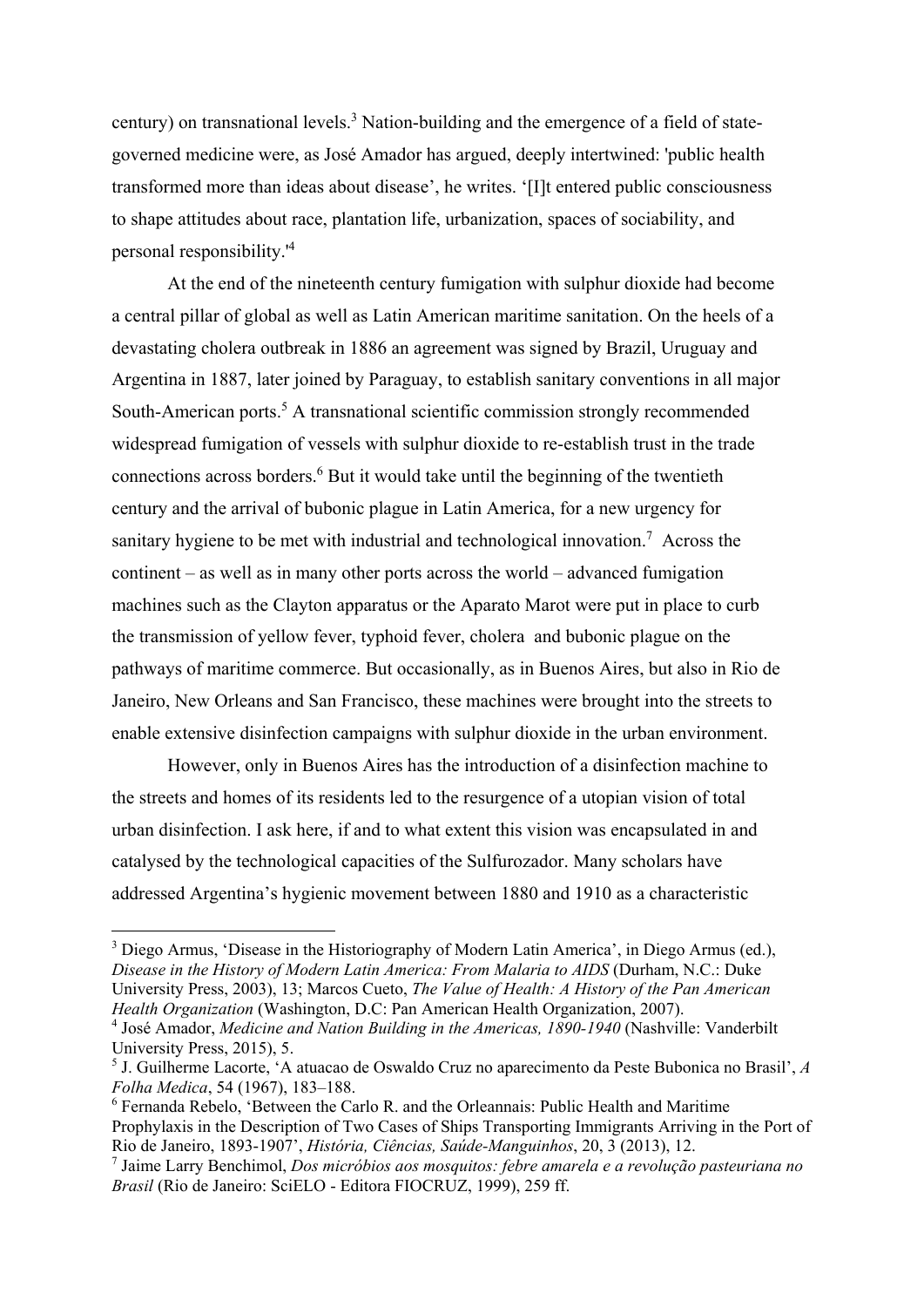social and political foundation of public health in Latin America. But while the motives, traditions and discourses of the 'higienistas' have received much scholarly attention, their successful practices and the material changes their visions brought about, remain at times overshadowed.<sup>8</sup> Questions remain about how utopian visions of a hygienic future were implemented on Argentina's 'epidemic streets' and how the expansive system of prevention policies that would come to characterise twentieth century Buenos Aires were materialised.<sup>9</sup> As this history is also marked by significant epistemological transformations, I ask here how the 'intrusive interventions' of sanitary brigades were modernised and industrialised to transfer the hygienic utopia of the Argentinean capital into the twentieth century. $10$ 

In 1906, the Marot crowned a long series of innovative sanitary improvements of Buenos Aires, of which the most significant was the introduction of sanitary brigades. As Adriana Alvarez and Susana Belmartino have argued, systematic centralization and institutionalization in Argentina's health administration encouraged rapid introduction of modern methods.<sup>11</sup> After the national Department of Hygiene was founded in 1880, followed by the Asistencia Pública [public service] in 1883, the city saw the first disinfection brigades operating on the streets by 1888. As Alvarez emphasises, the purpose of the brigades and their intrusive campaigns was not only to disinfect 'pathogenic' houses, but also to demonstrate the impotence of traditional methods, which relied on old theories about miasma, still practiced mostly in private.<sup>12</sup> Moreover, Diego Armus has argued that the disinfection brigades effectively mobilised bacteriology to

<sup>8</sup> Alejandro Kohl, *Higienismo Argentino: Historia de una Utopía. La salud en el Imaginario Colectivo de una Época* (Buenos Aires: Editorial Dunken, 2006); Kristin Ruggiero, *Modernity in the Flesh: Medicine, Law, and Society in Turn-of-the-Century Argentina* (Stanford: Stanford University Press, 2004); Norma Isabel Sánchez and Alfredo G. Kohn Loncarica, *La Higiene y los Higienistas en la Argentina: 1880-1943* (Buenos Aires: Sociedad Científica Argentina, 2007).

<sup>9</sup> Anne Hardy, *The Epidemic Streets: Infectious Disease and the Rise of Preventive Medicine, 1856- 1900* (Wotton-under-Edge: Clarendon Press, 1993). Diego Armus, 'Utopias Higienicas / Utopias Urbanas. Buenos Aires 1920.' In Heffes, Gisela (ed.), *Utopias Urbanas: Geopoliticos Del Deseo En America Latina*, (Frankfurt/Madrid: Verveurt, 2013), 115–30.

<sup>10</sup> Graham Mooney, *Intrusive Interventions: Public Health, Domestic Space, and Infectious Disease Surveillance in England, 1840-1914* (Woodbridge: Boydell & Brewer, 2015).

<sup>&</sup>lt;sup>11</sup> Adriana Alvarez, 'Resignificando Los Conceptos de La Higiene: El Surgimiento de una Autoridad Sanitaria en el Buenos Aires de los Años 80', *História, Ciências, Saúde-Manguinhos*, 6, 2 (1999),

<sup>293–314;</sup> Susana Belmartino, *La atención médica argentina en el siglo XX: instituciones y procesos* (Siglo Veintiuno Editores Argentina, 2005).

<sup>12</sup> Alvarez *op. cit.* (note 11), 299.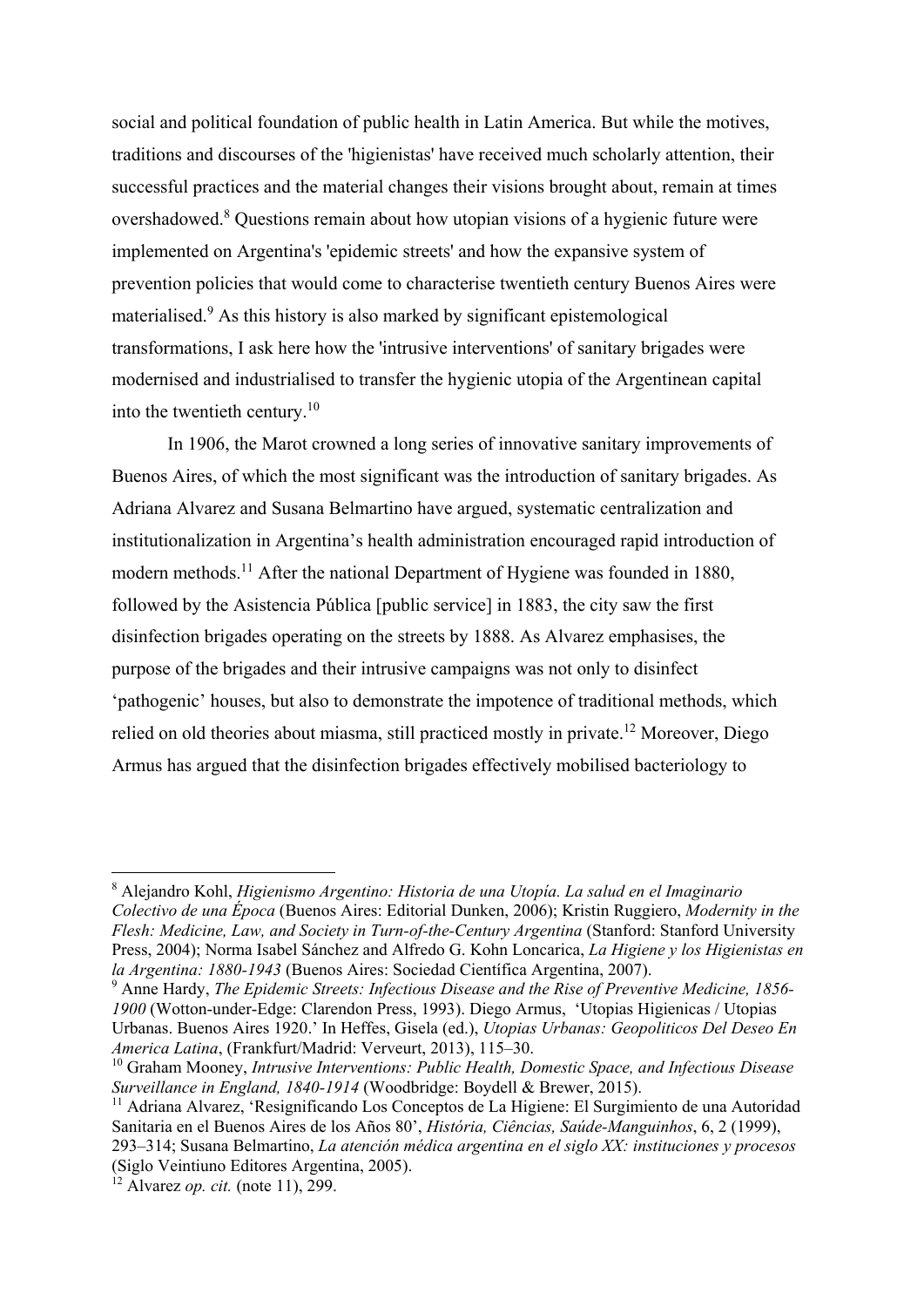overtake miasmatic theories of infection, marking how this new science left the spaces of laboratories and hospitals to be used in a public and visible way.<sup>13</sup>

It was the arrival of bubonic plague in 1899/1900 that exposed the failure of existing sanitary strategies and concepts.<sup>14</sup> The outbreak led to a renewed push for improvement of the city's hygienic state and, as the rat moved to the centre of sanitary campaigns, it encouraged a renewed sense of the city's environment as an infected terrain. In the aftermath of plague, the Aparato Marot came to stand for two decisive transformations in the fight against infectious diseases in Buenos Aires from 1906 onwards. Firstly, its application in streets and houses symbolised a shift in the consideration of the origin of epidemics as the Sulfurozador should protect the urban environment against infectious diseases that were increasingly seen as endemic threats from within. Secondly, the Sulfurozador was key to the modernisation of a long-standing innovative public health tradition, rooted in Guillermo Rawson's 1870s utopian vision of a sanitary state at the southern tip of Latin America.

The city's terrain, its streets, houses, sewage systems and open land had once been the exclusive focus of old sanitarians' attention. With the Aparato Marot, I argue, this terrain became subjected to modernised, sophisticated and experimentally proven disinfection. The machine mobilised maritime fumigation beyond the port to renew the visionary and popular poetics of a 'Higienismo Argentino' during a period of growing positivism and rationalism.15 Kohl has described these utopian poetics to be drivers of the original hygienic program of the sanitarians Rawson and Wilde. They had merged since the 1870s the vision of an ideal society with campaigns to remove miasma, foul stench

<sup>&</sup>lt;sup>13</sup> Many scholars have emphasized that the modernisation of Buenos Aires, and especially of the impoverished parts of the capital saw fear of infection, unhygienic living conditions and the state of morality addressed as deeply associated issues. See: Diego Armus, 'El Descubrimiento de La Enfermedad Como Problem Social', in Mirta Zaida Lobato (ed.), *El Progreso, La Modernización y Sus Límites (1880-1916)* (Buenos Aires: Editorial Sudamericana, 2002), 515: Alvarez, *op. cit.* (note 11); Belmartino, *op. cit.* (note 11); Adriana Alvarez and Adrián Carbonetti, *Saberes y prácticas médicas en la Argentina: un recorrido por historias de vida* (Buenos Aires: EUDEM, 2008); Norma Isabel Sánchez and Alfredo G. Kohn Loncarica, *La Higiene y los Higienistas en la Argentina: 1880- 1943* (Buenos Aires: Sociedad Científica Argentina, 2007); Diego Armus, *The Ailing City: Health, Tuberculosis, and Culture in Buenos Aires, 1870–1950* (Durham, N.C.: Duke University Press, 2011); Kindon Thomas Meik, 'Disease and Hygiene in the Construction of a Nation: The Public Sphere, Public Space, and the Private Domain in Buenos Aires, 1871–1910'(unpublished PhD thesis: Florida International University, 2011).

<sup>14</sup> Luis Agote and A. J. Medina, *La peste bubonique dans la République Argentine et au Paraguay : épidémies de 1899-1900* (Buenos Aires: F. Lajouane, 1901); Myron J. Echenberg, *Plague Ports: The Global Urban Impact of Bubonic Plague,1894-1901* (New York: New York University Press, 2007). 15 Kohl, *op. cit.* (note 8).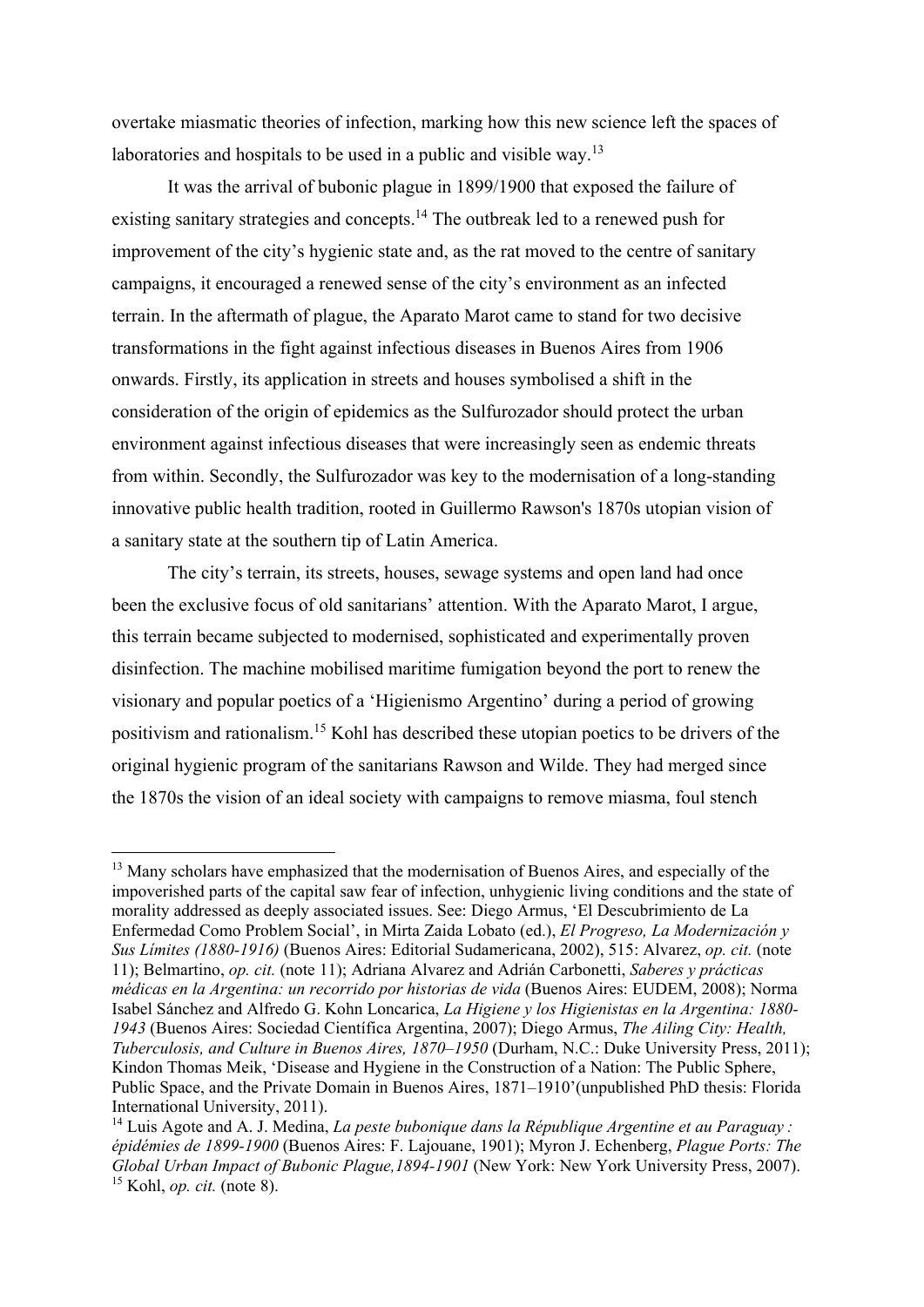and noxious vapours.16 This legacy of 'civic health' was translated now into a modern principle of 'general prophylaxis.' The integration of the new technology in 1906 symbolized the successful adaptation of traditional sanitary practices within the epistemological environment of modern bacteriology and laboratory science. I demonstrate on the following pages, how in technological descriptions of the machine, in the experimental evaluation of its capacities and in the admiration for its allencompassing disinfection qualities, a sense of the utopian visions of the old sanitarians was captured and renewed to envision a new sense of hygienic invulnerability.

With reference to Ernst Bloch, this utopia should be understood within the broader field of 'concrete utopia'; in other words, a 'transformed future' which, however elusive, was practically and materially sought.<sup>17</sup> Following Ruth Levitas' analysis of Bloch's work, this is a type of utopia based on reaching 'forward to a real possible future, and involves not merely wishful but will-full thinking'.18 It is a utopia that reaches towards such a future and anticipates it; it projects the vision of a hygienic city and catalyses the introduction and application of practices that not only improve the city's sanitary state, but embody the very possibility of a hygienic urban space. The Sulfurozador did not merely feed into the poetics of the traditional Argentinean hygienic vision; it instantiated and materialised the utopia of a city free from diseases by promising enduring safety, or what the Argentinian government would eventually call a 'general prophylaxis'. The mobile disinfection machines established an image of lasting immunity against any infection, especially amongst the urban breeding-grounds for epidemic, epitomized in the campaigns against rats after 1906. Furthermore, the machine's spectacular appearance, captured in many photographs, embossed the image of the states' capable and appropriate intervention into the fabric of city life.<sup>19</sup>

I begin with a short overview of the hygienic movement of Argentina and the efforts undertaken to transform Buenos Aires into a model hygienic city since 1870. The

<sup>16</sup> *Ibid.*, 45.

<sup>&</sup>lt;sup>17</sup> Ernst Bloch, *The Principle of Hope* (Cambridge, MA: MIT Press, 1995).

<sup>18</sup> Ruth Levitas, 'Educated Hope: Ernst Bloch on Abstract and Concrete Utopia', *Utopian Studies*, 1, 2 (1990), 14.

 $19$  One of the many photograph of the Aparato Marot in Buenos Aires is included in the paper (see Figure 3), despite the fact that it's archival provenance remains vague and there are currently no further indicators as to the circumstance under which pictures like this have been taken, what they were used for and to what kind of reception they were exposed. However, they serve as a support for the tangential argument that the machines were a spectacular demonstration of the authority's efforts to sanitise the city.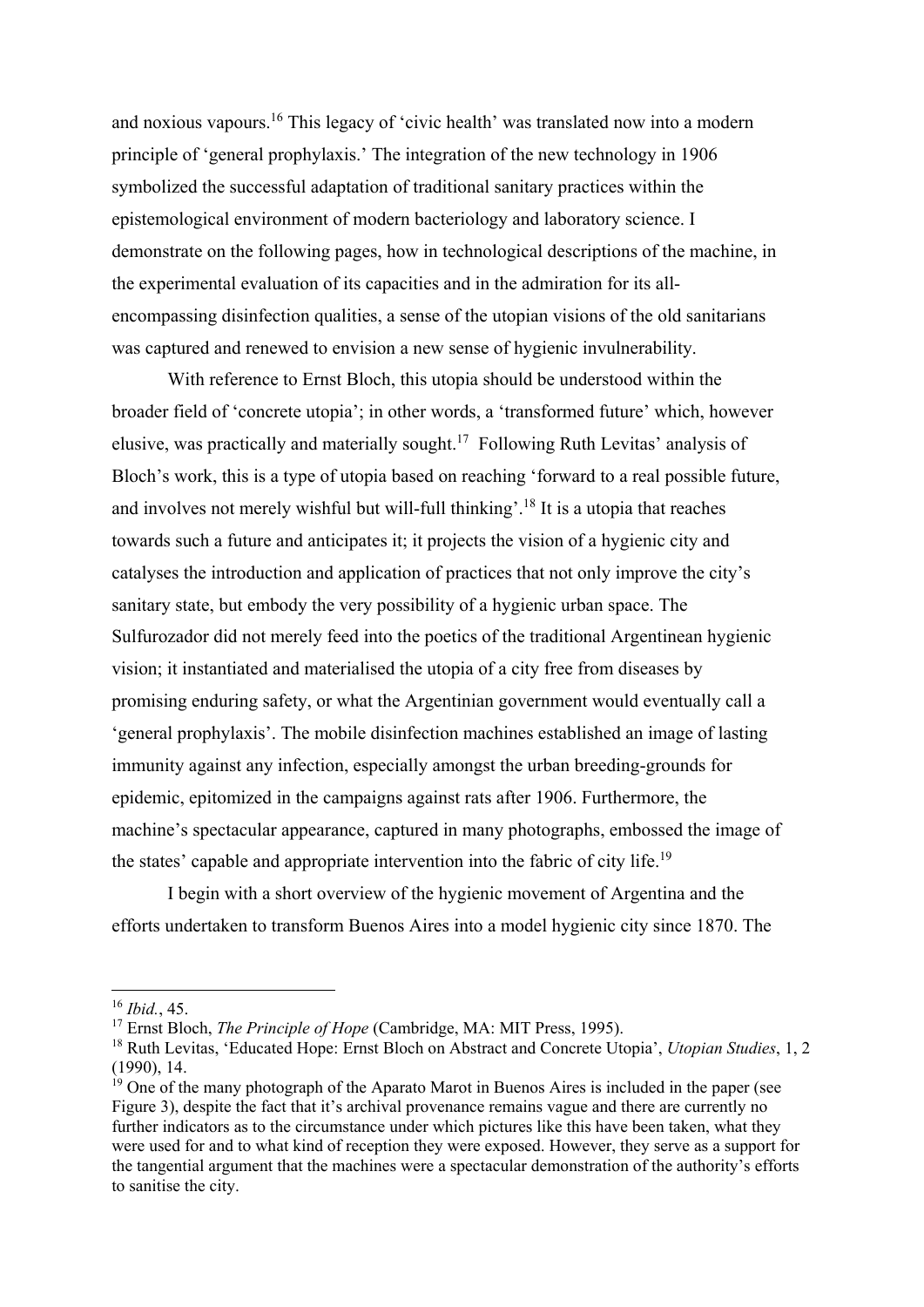second section illuminates the emergence and institutionalization of disinfection practices and focuses on the conceptual integration of bacteriological perspectives into Argentina's epidemiology. Section three shows how the unexpected outbreak of bubonic plague in Buenos Aires fuelled the rapid development of novel strategies for sanitation, and foregrounds the rat as a new adversary for public health intervention. I then turn to the Aparato Marot, it's descriptions, critical and experimental appraisal and its elevation into a spearhead of the newly-popular promise of 'general prophylaxis.' I follow Penna, the key figure behind the introduction of the Marot, as he set up experiments to determine the capacity of these machines, the density of the chemical solutions required and the manual routines needed to achieve complete eradications of germs, insects and any potential animal vectors of disease, before I close with the celebration of the machine's triumph by his successor's.<sup>20</sup>

#### **Making Buenos Aires the Hygienic Model City**

Since the 1870s, Buenos Aires experienced unexpected growth, which, according to Kohl, contributed to the city's newfound status as a laboratory for social and political visions. A new emerging 'poetics of wellbeing' found immediate application in urban planning. The question was how to devise conditions of social life that would allow the population to conserve its health, keeping infectious diseases from entering the capital, while crafting a vision of the ideal state.<sup>21</sup> But the extensive programs, designed to secure the capital's hygienic status also required rigorous sanitary policing.

Since the end of the Argentinean civil war in 1880, Argentina had seen the rise of a medico-political elite dedicated to hygienic reinvention of the young Latin American nation. Throughout the second half of the nineteenth century, a repeating cycle of cholera and yellow fever epidemics had brought about the emergence of the 'higienistas', a powerful group of doctors and public health proponents who merged issues of social and cultural progress with the installation of public health infrastructures. With ambitious programs that aimed for heightened standards of household cleanliness, these doctors appealed to a new sense of hygienic citizenship, in which the value of liberalism was joined to strict marital ideals, moral regimes and utopian visions of public health.<sup>22</sup> To

<sup>20</sup> José Penna, *La Administración Sanitaria y Asistencia Pública de la Ciudad de Buenos Aires* (Buenos Aires: Imp. G. Kraft, 1910).

 $^{21}$  Kohl, *op. cit.* (note 8), 44.

 $22$  Armus, op. cit. (note 13).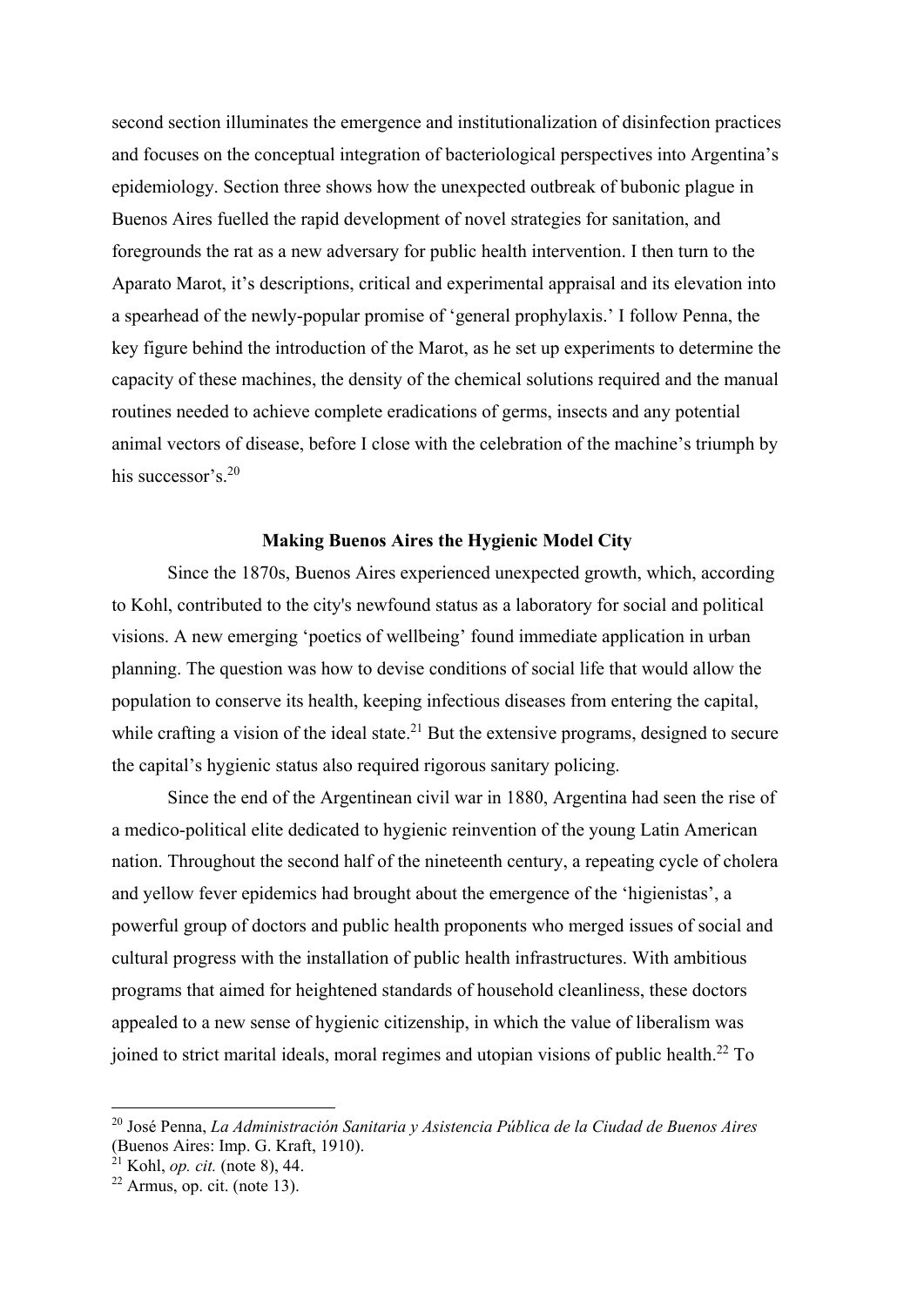extend 'modernity into the flesh' of Argentinean citizens, Ruggiero writes, new laws, regulations and unprecedented campaigns were devised that relied on intrusive inspection.<sup>23</sup> Additional to the installation of large parks, the construction of a sewage system and the reorganisation of garbage disposal, traditional sanitarians were keen to intervene into private spaces. Instructions for cleanliness in the private home were essential instruments for engineering social change.<sup>24</sup>

The 'higienistas'' extraordinary program of sanitary utopianism has often been attributed to the nation's father of public health, Guillermo Rawson. He founded Argentina's first board of health, the 'consejo de higiene pública' in 1852, which was built to resemble European and North American models as a body of independent expertise. Rawson laid the groundwork for an emerging class of a medical elite. Among them was Eduardo Wilde, who had joined forces with Rawson at the university's hygiene department, and who took over the capital's waterworks and sanitation commission in 1880.25 A strong believer in the promise of sanitary reforms, Wilde continued to improve the capital's cleanliness to bolster its defence against the entry of diseases.<sup>26</sup> The early 'higienistas' shared a belief in miasmatic concepts. Accordingly their popular reforms required a shared responsibility, far exceeding that of physicians, for the hygienic protection of the urban space in its entirety

In 1880, the board of health was replaced by the national Department of Hygiene. Responsibility for the sanitation of Buenos Aires was assigned to the Asistencia Pública in 1883. Inspections, reporting and control was carried out by its executive arm, the Sanitary Administration, initially led by Drs Carlos Malbrán and Antonio Gandolfo. With this institutionalisation of an ambitious hygienic programme, prevention strategies and prophylaxis were formalised and became enshrined into state doctrine.27 The Asistencia Pública became responsible for the registration and surveillance of all infectious disease cases.28 Its executive arm carried out public work projects such as installing running water and a new sewage system, as well as assuming control of hospitals. But it also became responsible for overseeing wet nurses, vaccination programs, transportation of

<sup>23</sup> Ruggiero, *op. cit.* (note 8).

<sup>24</sup> Julia Rodríguez, *Civilizing Argentina: Science, Medicine, and the Modern State* (Chapel Hill: University of North Carolina Press, 2006).

<sup>25</sup> *Ibid.*, 41.

<sup>26</sup> Meik, *op. cit.* (Note 13), 25.

<sup>27</sup> Alvarez and Carbonetti, *op. cit.* (note 13), 62.

<sup>28</sup> Cueto and Palmer, *op. cit.* (note 2), 76.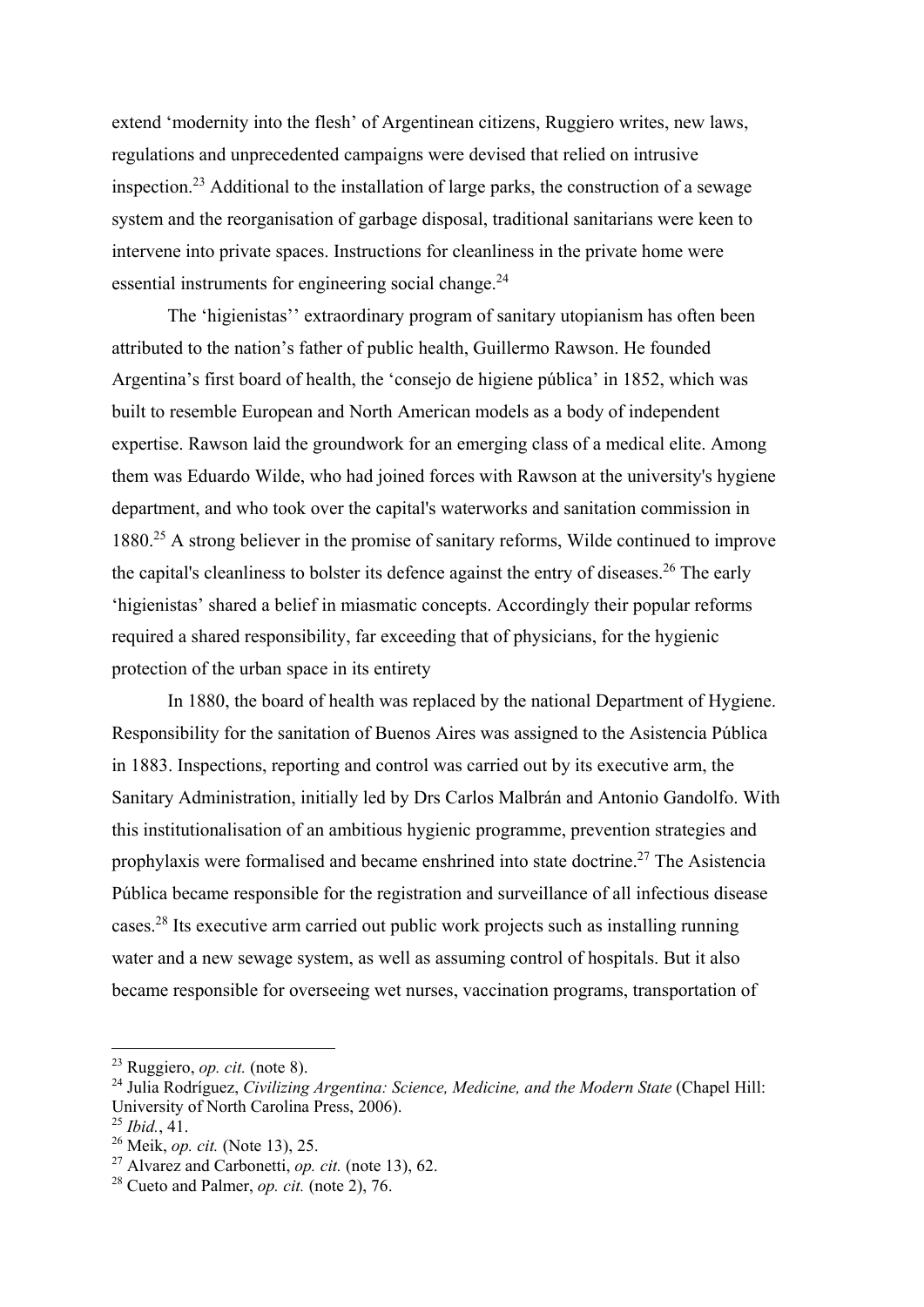cadavers and the regulation of prostitution. Public sanitary initiatives, like encouragement to improve hygienic bathroom practices and install modern toilets, were at the time driven by what Ruggiero describes as a 'moral contagion.'<sup>29</sup>

The impact of the 'higienistas' started to flourish when 'the state committed expanding resources to public health campaigns against epidemics, which in turn provided a model for similar public-private collaboration in the sphere of social hygiene.'30 Wilde had installed a system of hygienic inspections for poor housing with regular visits every two months.<sup>31</sup> He had remained sceptical of the ongoing bacteriological transformation of public health, and much of his enthusiasm for structural sanitary reforms in the sewage system and in private households sprung from his belief in the spontaneous production of epidemics through contaminated conditions such as noxious gases from latrines.<sup>32</sup> Among his most prestigious projects was the establishment of parks and preserving green areas in the capital to safeguard its 'reservoirs of pure air'.33 Wilde's public health program 'deemed the city an artefact and social fabric in which fear of contagion, the morality and living conditions of the urban masses, and concerns about faulty city infrastructure were closely associated.'34 Medicine did not only encourage to see the urban society as a malleable organism, but doctors took on the role of social engineers.35 The historian Echenberg considered the medical elites around Wilde to be driven by a simplified Darwinism, installing a discourse of hygienic improvement with roots in Neo-Lamarckian ideas of heredity. Improving the nation's health was thus supposed to raise moral, racial and physical purity.<sup>36</sup>

Wilde's replacement at the Asistencia Pública in 1900 was Carlos Malbrán, a bacteriologist schooled in Europe and a firm believer in germ theory and in the necessity for scientific responses to epidemic threats. After a steep career in the medical institutions of Argentina, his appointment was paradigmatic for the arrival of laboratory science in the public health architecture of Buenos Aires. Malbrán's epidemiological views centred on the microbe, and his policies focussed on its containment both at the port and in the urban landscape. His heritage, enshrined today in the nation's bacteriological research

<sup>29</sup> Ruggiero, *op. cit.* (note 8), 90.

<sup>30</sup> Rodríguez, *op. cit.* (note 24), 42.

<sup>31</sup> *Ibid.*, 183.

<sup>32</sup> Ruggiero, *op. cit.* (note 8), 87 ff.

<sup>33</sup> Meik, *op. cit.* (note 13), 111.

<sup>34</sup> Armus, *op. cit.* (note 13), 119.

<sup>35</sup> Armus, *op.cit.* (note 9), 116.

<sup>36</sup> Echenberg, *op. cit.* (Note 14), 136.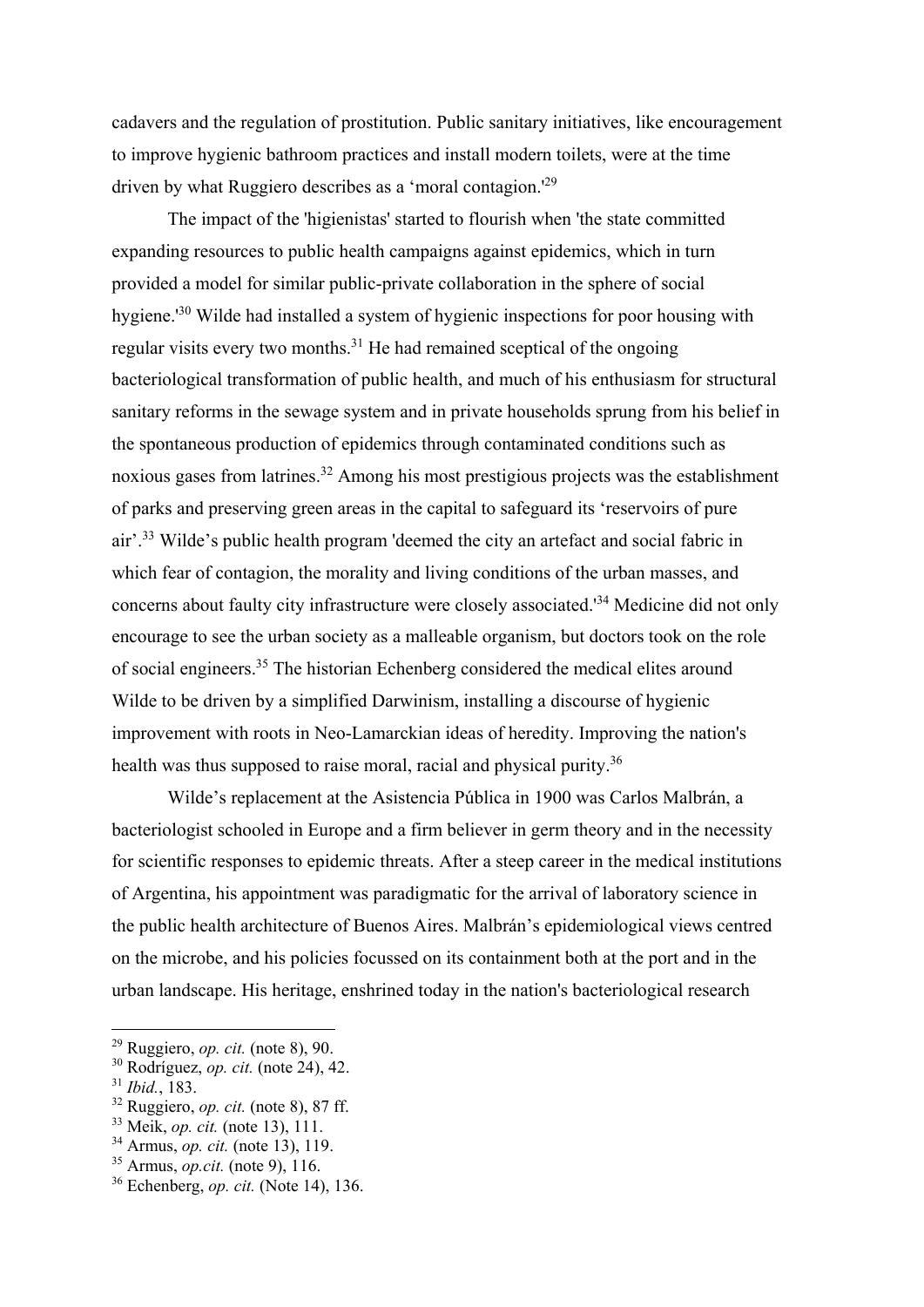institute, the Instituto Dr. Carlos Malbrán, was continued in 1906 by José Penna, then the doyen of Argentinean bacteriology. Since Penna was promoted into the country's first chair of epidemiology in 1900, he became known as a fierce opponent of the anticontagionist sentiments of Wilde and Rawson. But despite the strong scientific program from Malbrán and Penna, both remained dedicated to the improvement of the city's political, social and moral constitution by means of prevention and prophylaxis.

#### **José Penna and the Bacteriological Renewal of 'Hygienismo Argentino'**

As he looked back in his 1910 report, Penna placed the establishment of largescale urban fumigation at the logical end of a history of rigorous surveillance and intrusive disinfection, structured by technological advancements since the late 1880s. As a modern epidemiologist, Penna condemned the intellectual foundations of Wilde's sanitary legacy, but applauded many of his initiatives that had improved the nation's hygiene. Kohl suggests that by perpetuating the popular legacy of Rawson and Wilde, Penna's brand of epidemiology successfully merged the utopian visions and idealising language of the old sanitarians with the new laboratory science and modern principles of prophylaxis.37 Accordingly, Penna celebrated some of the established instruments of Rawson and Wilde, such as hygienic education, and particularly emphasised the significance of central civil registries.

For Penna, the registries had been a key advancement to track the success as well as failure of public health measures implemented since the 1880s. The civil registries revealed a general reduction in the city's mortality rate over the 1880s and 1890s. While the population almost doubled between 1888 and 1899 (from 455,167 to 795,323), the general annual mortality only grew from 12.367 to 13.567, which caused a considerable drop from 27.17 % to 17 %.38 Despite this success, infectious diseases remained the cause of death in almost half of the cases throughout that period. While Penna applauded the positive impact of Wilde's reforms, he saw the continuously high death rates due to infectious diseases as an embarrassment for the sanitary state of the capital. 'It should not be forgotten,' he wrote in 1910, 'that these are diseases, that by their very nature, can be

<sup>37</sup> Kohl, *op. cit.*, (note 8), 72.

<sup>38</sup> Penna, *op. cit.*, (note 20), 55.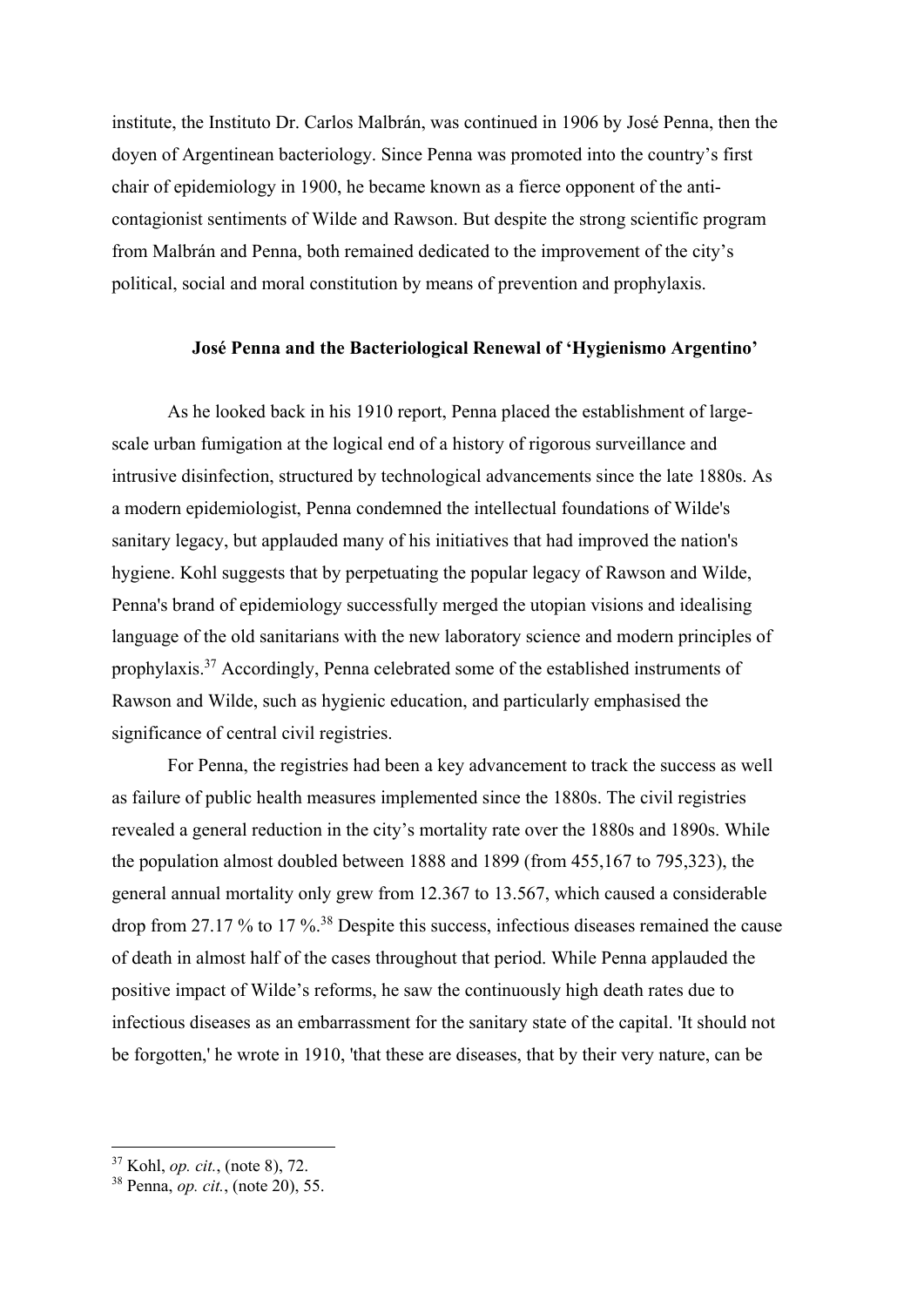reduced or even prevented, some of them completely, with the reasoned application of modes of prophylaxis.'39

Infectious diseases, Penna explained his epidemiological views further, could be defeated in two ways. First, to establish an individual state of vigorous health he advised to eat adequate nutritious food, to avoid excess of all kinds, and to distribute vaccines for diseases such as smallpox. But secondly, the health administration had to develop systematic approaches to destroy disease vectors and exterminate pathogens from their hiding places throughout the city.<sup>40</sup> Isolation and quarantine of patients in pest houses had only limited effects, as it emerged in 1900 that animals such as rats might be indeed responsible for disseminating diseases-causing agents across the city. Penna concluded therefore, that '[t]he disinfection of places, clothes and objects that the patient might have contaminated, are central measures of prophylaxis.'41

In turn-of-the-century Argentina, after Wilde's departure, 'the microbe' was the new symbolic and practical target of prophylaxis. Miasmatic theories were then dismissed as irrelevant pre-modern conceptions of disease causality. But early bacteriology in Argentina never fully endorsed an autarchy of the laboratory. Microbes were seen by the country's most eminent epidemiologist as only one of two indispensable factors: the cause of an infectious disease could equally be attributed to the conditions that allow the microbe to flourish. Importantly, this ecology of disease pointed far beyond the constitution of the human body. Where Worboys has modulated the historical narrative of the supposed bacteriological revolution as one that emphasised the relationship of the human 'soil' and the bacteriological 'seed', Penna's convictions integrated the environment in its entirety as a consideration of a modern, scientific reinvention of traditional hygienic practices in Argentina.<sup>42</sup>

But this appreciation of urban ecology in terms of bacteriological science did contrary to the perspective of Latour for the 'Pasteurization of France' - not bring about a sharper focus on sanitary intervention.<sup>43</sup> Instead, Penna's pragmatic approach to microbes and their environment was characterised by the fact that knowledge about animal vectors and the implication of soil, merchandise and furniture in the transmission of infectious

<sup>&</sup>lt;u>.</u> <sup>39</sup> *Ibid.* 

<sup>40</sup> *Ibid.*, 92.

<sup>41</sup> *Ibid.*, 94.

<sup>42</sup> Michael Worboys, *Spreading Germs: Disease Theories and Medical Practice in Britain, 1865-1900* (Cambridge, U.K.: Cambridge University Press, 2000).

<sup>&</sup>lt;sup>43</sup> Bruno Latour, *The Pasteurization of France* (Cambridge, Mass.: Harvard University Press, 1988).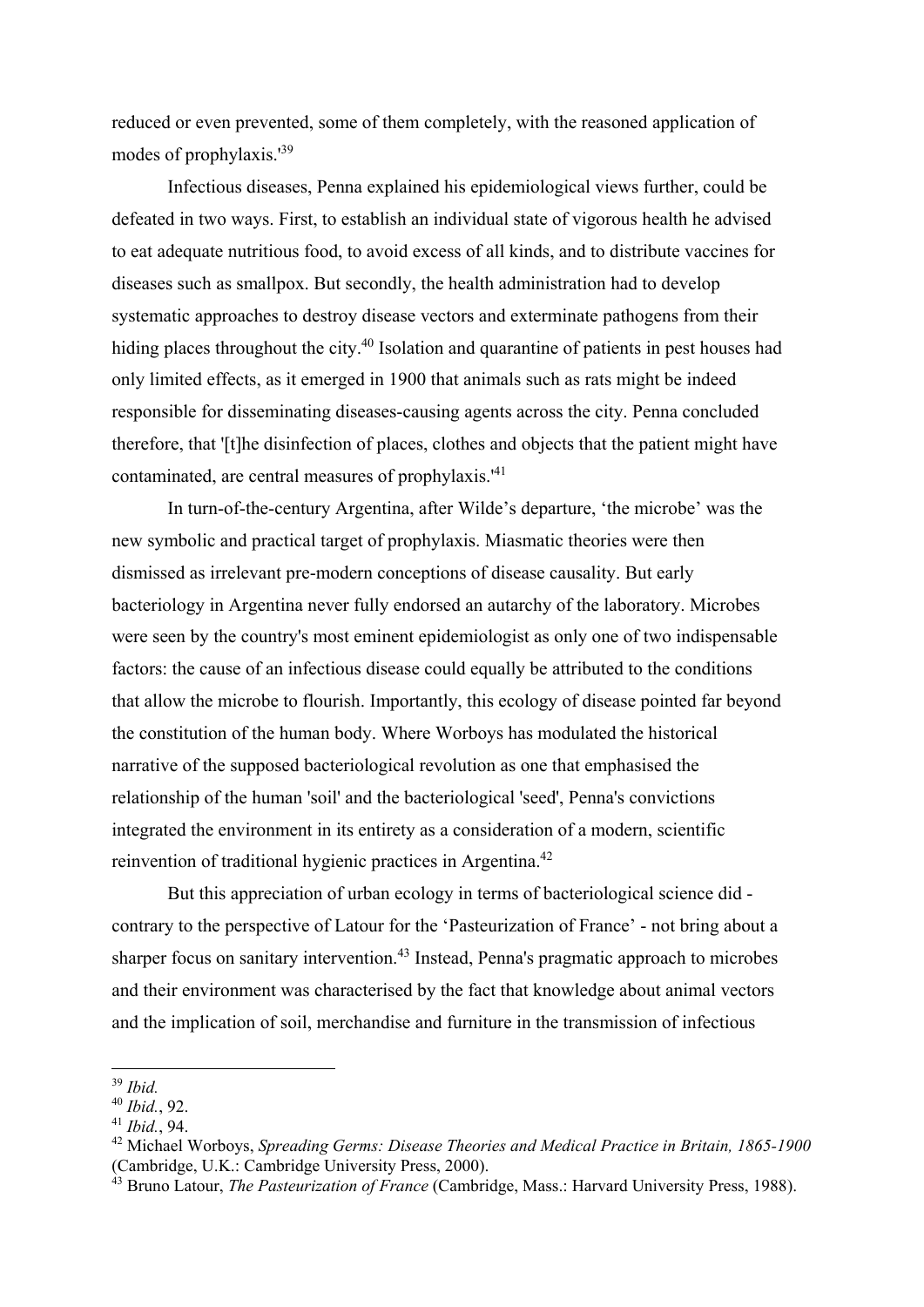diseases remained an object of heated speculation. He admits freely that 'the aetiological foundations for the advised disinfection procedures are at present not fully known'.44

To Penna, the vital factor to prevent infectious diseases was 'el terreno', the terrain.45 This was where the microbe cultivated itself and through which it manifested its properties, and, most importantly, it was the breeding ground of rats. Without a systematic consideration of soil, walls, ceilings as well as fabrics, grains, fruits and vegetables, Penna considered the fight against infectious disease to be futile. If one were aiming to destroy pathogens, the real aim of public health measures was to remove every possible condition under which the pathogen could survive outside the human body. But given widespread uncertainty about the relationship between microbes and their material environments, Penna conceded by 1910 that the sanitary fantasy of complete destruction of the conditions for microbes to survive would remain a utopia – at least for the foreseeable future.46 It is important to note here, that ambiguity about specific vectors underpinned Penna's epidemiological understanding of the terrain as a broadly defined space in which bacteria was nesting and in which transmission could happen. Uncertainty about aetiologies and modes of transmission motivated Penna's improvement and expansion of a disinfection program that would destruct any plausible vector and destroy bacteria as much as insects and rats.

Established in the early 1880s, a steadily growing body of brigades had been responsible for the inspection and control of hygienic standards in food production, but also to improve the general hygienic appearance of the city, both on the streets as well as in private homes and industrial sites. The fight against contagions required, so Armus writes, new forms of social control and implied new practices of socialisation in which humanitarian efforts were often met by strict sanitary enforcements.<sup>47</sup> As cleanliness and its restrictive - at times, intrusive - implementation became a cornerstone of the capital's self-perception, sanitary brigades became an iconic representation of the state's efforts to police its hygienic status. Through the politics of the brigades, Rodríguez argues, health came to be seen as the supreme law of the state, and hygiene the appropriate tool for forging necessary social change to prevent epidemics from both arriving and thriving.48

<sup>44</sup> Penna, *op. cit.* (note 20), 165.

<sup>45</sup> *Ibid.*, 95.

<sup>46</sup> *Ibid.* 47 Armus, *op. cit.* (note 13), 533.

<sup>48</sup> Rodríguez, *op. cit.* (note 24), 177 f.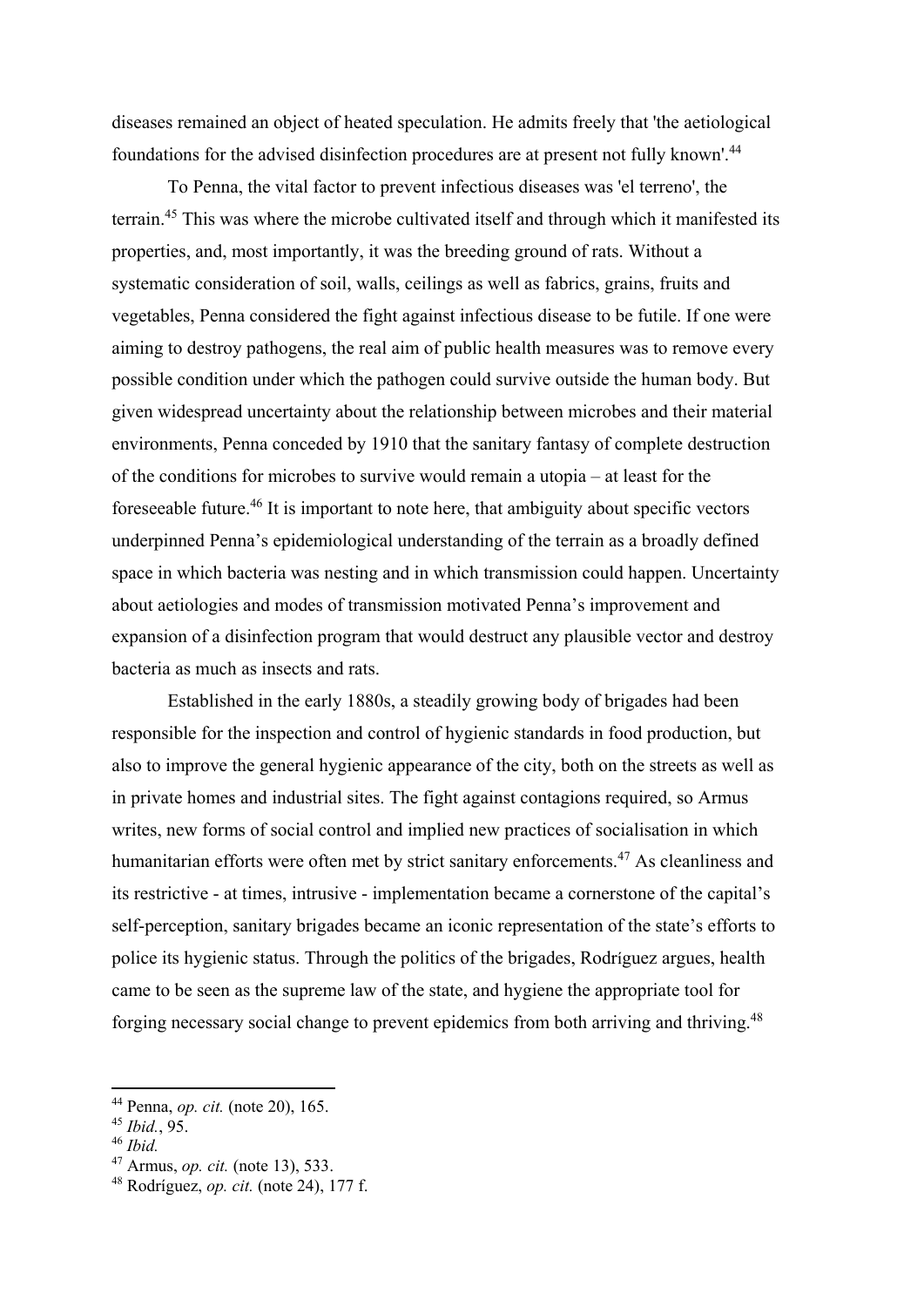Infections that appeared in spite of such extensive measure were often attributed to social degeneration, racial impurity and the subsequent reversal of 'Europeanisation'.

In 1888, the rapidly growing Asistencia Pública invested in the orderly installation of a disinfection brigade, the 'Cuerpo de Disinfectadores', to act in rapid response to cases of disease reported by inspectors or suspicions raised by citizens.<sup>49</sup> Upon the initiative of Ramos Meija, disinfection campaigns were thought to bring the benefits of bacteriology to the houses and streets in which cases of infectious disease had been observed. Throughout the 1890s, this procedure became a guarantor of safety and was widely thought reliable. From 1893 onwards, restrictive laws and strong legislative capacities gave sanitary forces invasive access into the fabric of Argentina's society. Sanitary police corps secured the city at the turn of the century in its port, its production facilities, its graveyards and food facilities.<sup>50</sup> Penna saw the brigades as decisive factor for the slightly decreasing numbers of infectious disease and he attributed their success to a seamless system of inspection and subsequent disinfection. He demonstrated his conceptual admiration of the brigade's work in a detailed diagram. A scheme of the standard procedure of disinfection offers a good impression of the meticulous order with which a property was returned to safety after an outbreak was reported (see Figure 1).

After a disease was reported, a series of forms, reports and surveillance notes were gathered in the office of the sanitary administration, an officer (usually a physician) was sent to the building in which the case of an infectious disease had been reported, to make assessments regarding the general hygienic state of the building, its interior and its water facilities. Another officer would go to the nearest disinfection station to instruct the crew about the case, so that they could ready one of the prestigious Geneste Herscher disinfection-steamers. Meik describes the procedures that followed:

Disinfection teams arrived wearing a special suit provided by the administration. The suit completely covered the clothing of the employee and the head was to be covered by a cloth hat. Hair and beards were to be trimmed short. Prior to entering the home, the team disinfected the soles of their boots in a bichloride mercury solution. Once in the home, the team removed any contaminated clothing,

<sup>49</sup> Meik, *op. cit.* (note 13), 121.

<sup>&</sup>lt;sup>50</sup> Penna, *op. cit.* (note 20), 72. [for all quotes from Penna in this article: author's translation]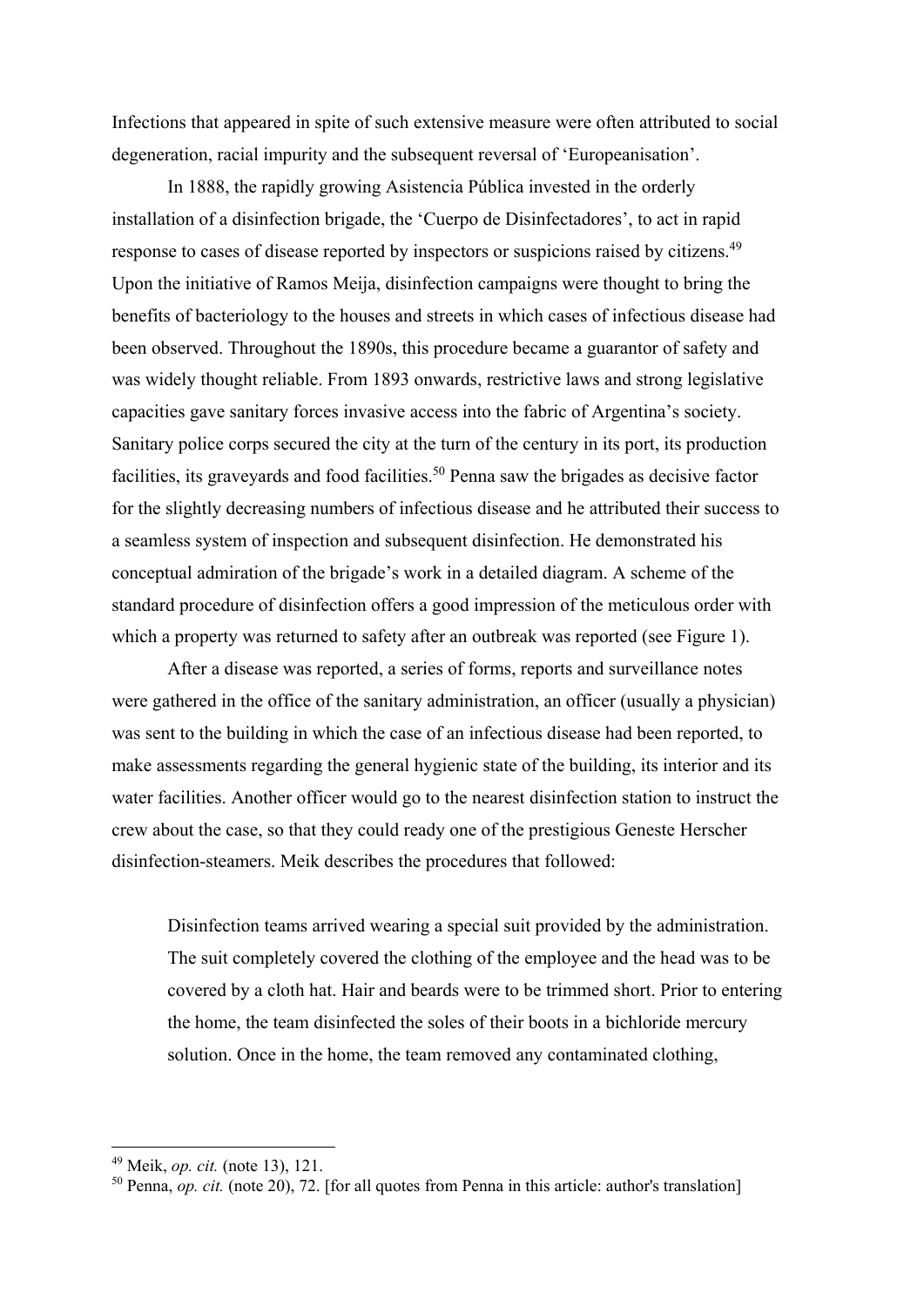bedding, and household items that could be placed in a vapour humidifying stove to be cleansed<sup>151</sup>

The crew would then gather all infected materials, mostly fabrics - such as clothes, leathers and linen – and transport them to the disinfection station where they were exposed to large volumes of steam, and then returned in a sterilised state.<sup>52</sup> This protocol foregrounded the urban places of infection and moved the private environment, in which microbes might lurk, to the fore of prevention practices.

According to Alvarez, this system of disinfection was publicly considered capable of returning places in which infections had occurred back to a healthy state. It encouraged trust in the health authorities and led rarely to resistance or objections. When the brigade disinfected a house, these practices not only aimed to clean the area of specific pathogens, but the brigades demonstrated to the public that traditional methods of cleaning and washing carried out by families in private, were insufficient. Alvarez emphasises that the health authority did not only aim to ensure the health of the population, but they made sure these actions were impressed on the public memory.<sup>53</sup>

[Figure 1 near here]

Figure 1: Scheme to present the brigade's interventions in disinfecting a private home. Drawn after the original in José Penna, *La Administración Sanitaria y Asistencia Pública de la Ciudad de Buenos Aires* (Buenos Aires: Imp. G. Kraft, 1910), 132.

#### **The Crisis of Bubonic Plague in 1900**

By the end of the nineteenth century Buenos Aires was considered one of the cleanest cities in Latin America. In 1899, Luis Agote, the city's bacteriologist, assumed Buenos Aires had replaced even the lauded status of London as the most hygienic urban location in the world.<sup>54</sup> But, as Agote admitted later, all the cleanliness did not prevent the eventual arrival of bubonic plague in the city. Echenberg points out that because

<sup>51</sup> *Ibid.*

<sup>52</sup> Penna, *op. cit.* (note 20).

<sup>53</sup> Alvarez, *op. cit.* (note 13).

<sup>54</sup> Agote and Medina, *op. cit.* (note 14), 105.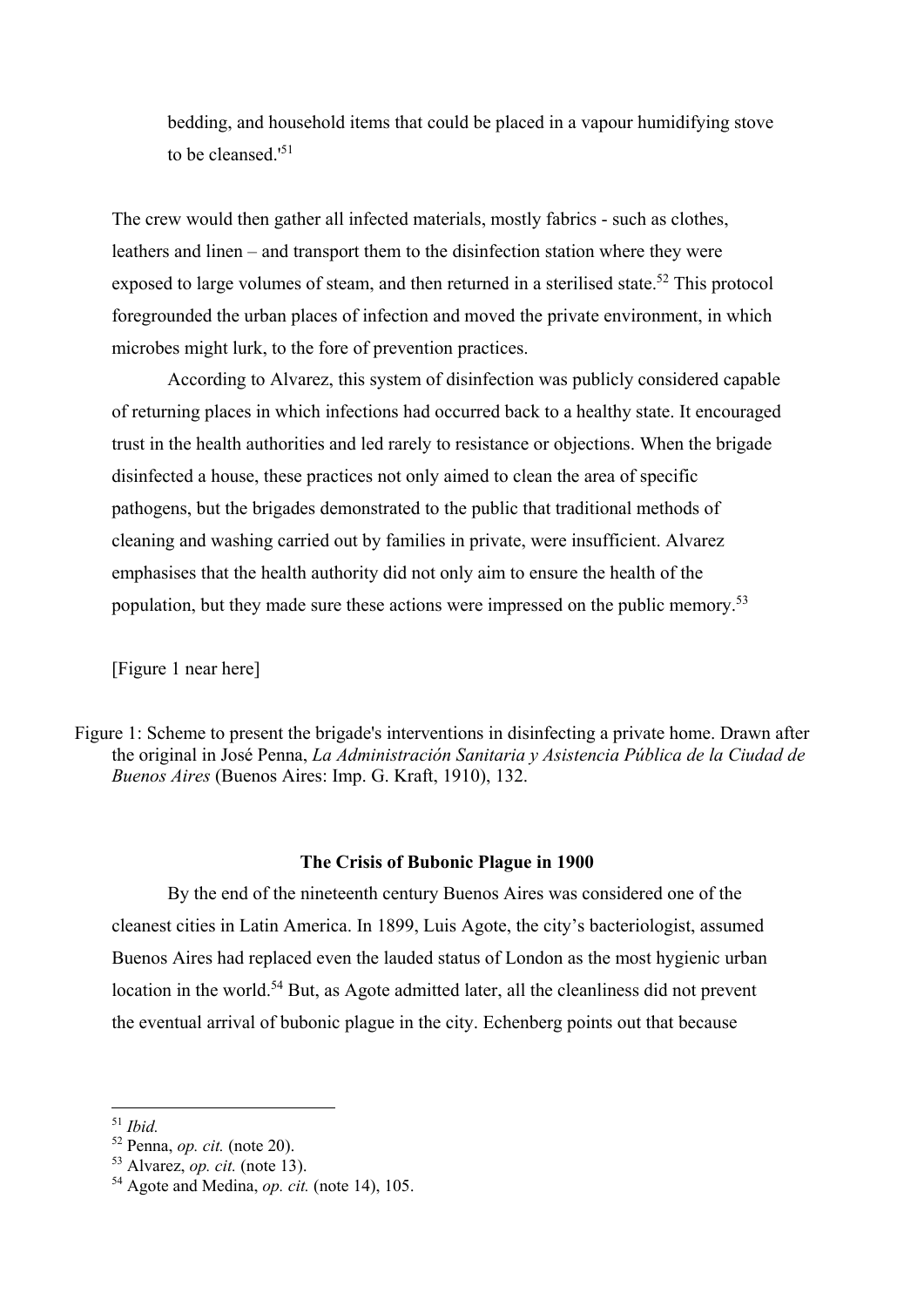Buenos Aires was seen by its own elites as one of the healthiest cities in the world in 1900, the 'arrival of bubonic plague came as a great shock'.<sup>55</sup>

The appearance of this epidemic, first in Rosario and later in Buenos Aires, allowed the medical elites to drastically shift the direction of public health services in the Argentinean capital. The traditional quarantine of both cities, as practiced in the year before in Portugal's Porto, seemed impractical. A quarantine posed logistical challenges to a large city and exceeded the government's capacities. Moreover, the ensuing commercial interruption was considered too costly, given the relatively low numbers of infections and lethal cases.<sup>56</sup> Instead, as in a number of other ports in the same period, the outbreak of plague encouraged public health officials to radicalise and extend fumigation practices. Like many other port cities, Buenos Aires had already invested in the installation and development of a sophisticated disinfection station at the port with adequate capacity to accommodate the growing volume of maritime trade.<sup>57</sup> Over the first decade of the twentieth century and in the aftermath of plague outbreaks, these precise routines, developed at ports and disinfection stations, were mobilised and applied across the urban landscape of Buenos Aires to sustain the vision of a disinfected capital, to establish the hazardous presence of an infectious terrain and to turn the brigade's activities into a coordinated practice of prevention.

Plague in the South of Latin America broke out initially in Asuncion, Paraguay's capital in April 1899. The 'Centauro', a ship under Argentinean flag bringing rice from Bombay via Rotterdam, provoked suspicion. Although it initially disembarked large portions of its cargo in Montevideo, Uruguay, the outbreak occurred later in Asuncion, where sanitary measures and surveillance practices were thought mediocre compared to the standards established on the other site of the La Plata river. An anonymous author in the Argentinean medical weekly, *La Semana Medica*, articulated a sentiment many medical professionals in Argentina shared at the time: Paraguay simply lacked the necessary sanitary measures that would have prevented the outbreak in the first place.

While the country had been following agreed quarantine regulations of ten-day detention, Paraguay's disinfection capacities were considered inadequate. The disinfection machine available to the port authorities in Asuncion, the author reported,

<sup>55</sup> Echenberg, *op. cit.* (note 14), 137.

<sup>56</sup> Maria Antónia Pires de Almeida, 'Epidemics in the News: Health and Hygiene in the Press in Periods of Crisis', *Public Understanding of Science*, 22, 7 (2013), 886–902.

<sup>57</sup> Carlos Malbran, *Apuntes sobre Salud Publica* (Buenos Aires: n.a., 1931).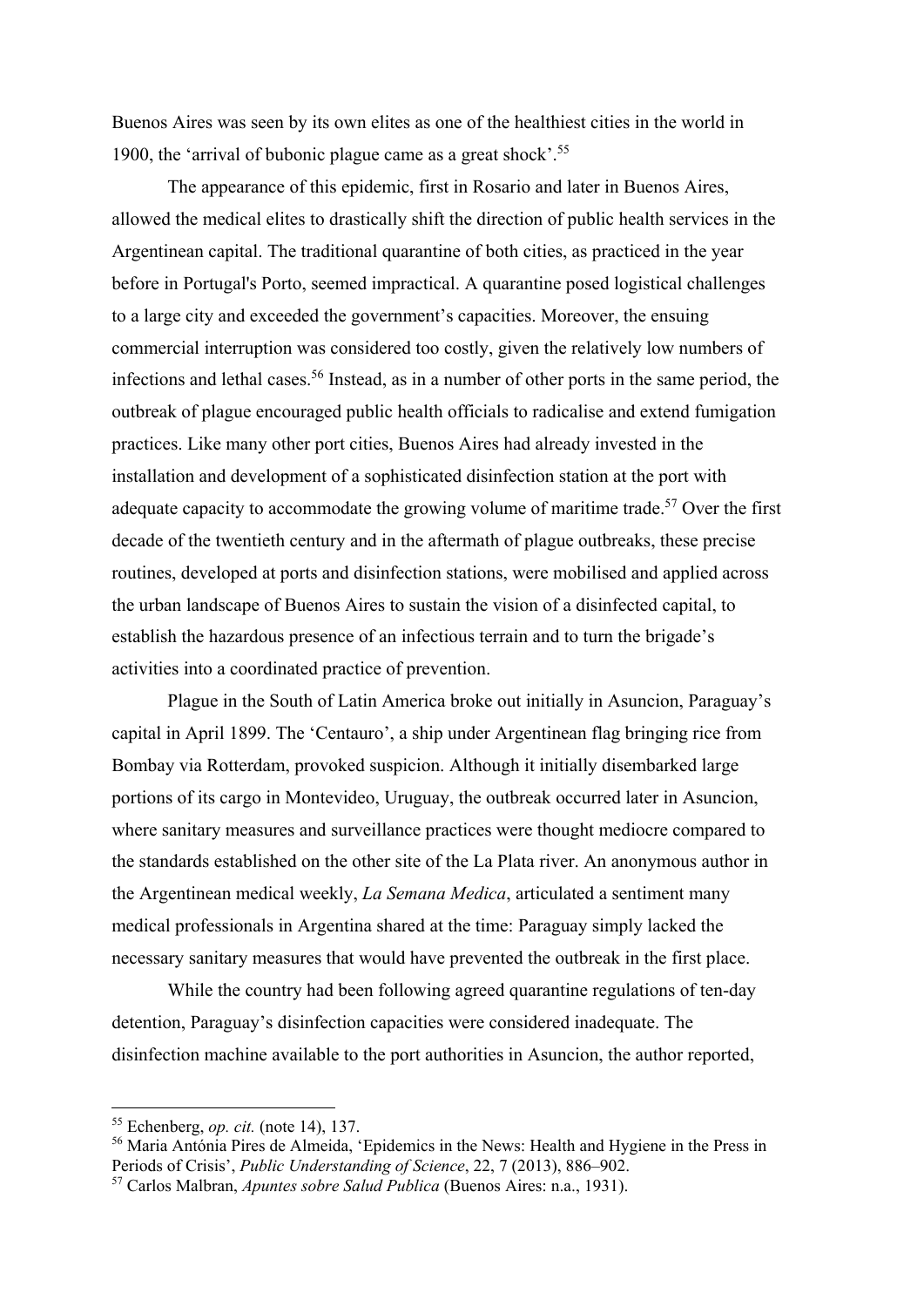was barely large enough to disinfect the personal belongings of a single person, and failed systematically to achieve the sanitary hygiene required to keep plague at bay. Instead, proper fumigation of the 'Centauro' with sulphuric gases would probably have kept Asuncion and also Argentina safe. This practice was already in place in Brazil and Argentina's ports.<sup>58</sup>

Immediately after reports of plague in Paraguay reached Buenos Aires, Argentina's medical elite offered its assistance to contain the outbreak. But nonetheless, plague ravaged Asuncion from May 1899 to February 1900 and left 114 people dead. As a result of intense trade relations between Asuncion and Argentina, cases of bubonic plague were eventually recorded in the industrial Argentinean port city of Rosario. The first patient in Rosario was officially registered on January 18 1900, but per Agote's report, the epidemic had probably begun in September 1899. In Rosario, the epidemic quickly escalated to approximately 700 cases, of which 248 proved fatal.<sup>59</sup>

Malbran was put in charge of the medical commission sent to Rosario, and declared that poor local conditions had fostered the outbreak. As clinical diagnosis and bacteriological findings were unambiguous, the remaining question for Argentina's 'higienistas' was, how and why plague had found its way into the country, despite the nation's perceived sanitary superiority. Malbran's preliminary conclusions reinstated the significance of a system of observation and prophylactic intervention in order to prevent the diffusion of the epidemic beyond the port city north of the capital. In addition to reporting suspicious cases and isolation of patients as well as their families, future attention should be given to sufficient disinfection of houses and affected neighbourhoods. While it was imperative for boats' cargo to be disinfected thoroughly with sulphuric gases, Malbran demanded that boats had to be freed of rats by any means available before goods could be unloaded onto Argentinean soil.<sup>60</sup>

By December 1899, plague had probably already arrived in the capital. Although initially registered as a case of severe influenza, Agote declared the fate of the grain dealer 'J.M.' and identified him as the first appearance of plague in Buenos Aires. It took until January for the epidemic to be officially announced, and a further few months until May for the scourge to have peaked, though it caused a rather low death toll just short of

<sup>58</sup> Anon., 'Otra vez la peste del Paraguay y el Departemento Nacional de Higiene', *La Semana Medica*, 7, 26 (1900), 388.

<sup>59</sup> Agote and Medina, *op. cit.*, (note 14), 101.

<sup>60</sup> Carlos Malbran, 'La Peste Del Rosario', *La Semana Medica*, 7, 7 (1900), 91–94.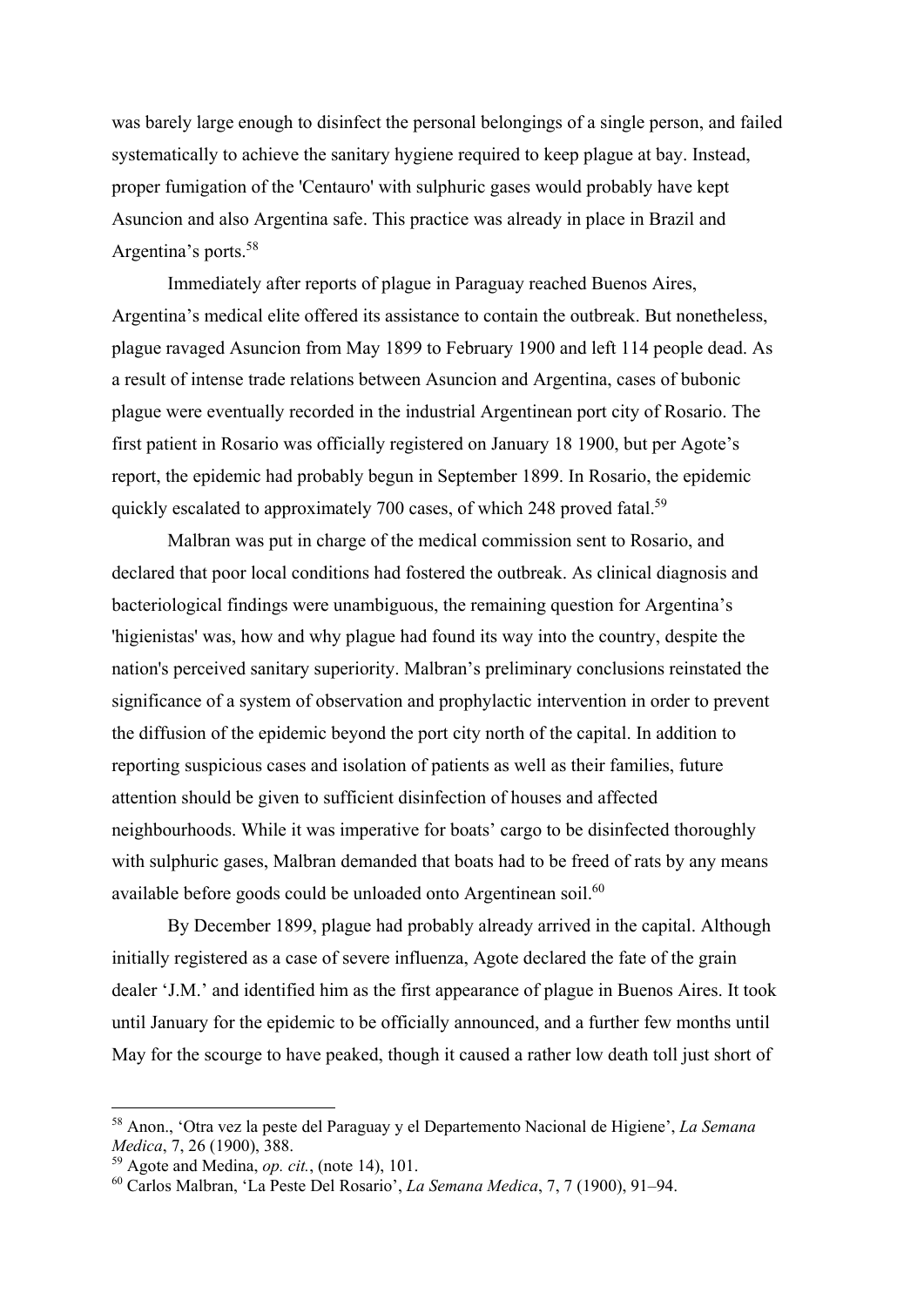one hundred fatalities. The official response to the epidemic in Buenos Aires was in principle the same as in Rosario: isolation hospitals were set up, workers were sent home and affected grain depots and industrial areas were closed for extensive disinfection and fumigation. As Echenberg has noted, free public baths were opened and end-of-day garbage collections were started.<sup>61</sup>

But as Agote, Medina and Penna stressed, the emergence of plague was also indicative of a drastic failure of previously celebrated sanitary measures. Agote and Medina attributed the failed prevention of the epidemic to the aetiological complexities of plague. While yellow fever and cholera appeared to have been under control due to disinfection measures - both diseases had largely disappeared from the capital throughout the 1890s – plague eluded the same framework and posed a set of new problems with regards to the introduction of epidemics from abroad. Where methods of maritime sanitation were previously focused on a human carrier, and his or her immediate surroundings, plague shifted attention to the epidemic environment: the ecology of the bacteria responsible for the disease. 'The epidemic milieu,' Agote and Medina wrote, 'is the result of many factors, some large, some rather small, which maintain a perfect balance.'62 The lesson of plague was to approach this milieu in all its complexity, rather than narrowly concentrate on an individual factor or a single cause. The challenge for sanitary prevention was therefore how to disrupt the balance of such an epidemic system in the most effective and efficient way. Moreover, the question emerged, if plague might indeed be an epidemic that was caused by factors within the city and if modes of prevention should move beyond the protection against the disease's import at the harbour.

Here the rat began to enter the epistemology of Argentinean epidemiology. Already by 1899 a few publications in *La Semana Medica* had pointed to the growing significance of rats in outbreaks of bubonic plague in India, and in Porto circa 1899. The Pasteurian Paul-Louis Simond had published his research in 1898 on rats as a possible principal vector, a proposition which found increasing recognition in the field but would not be fully-accepted until around 1905.<sup>63</sup> Described as an agent of contamination and infection, the rat was usually seen in Buenos Aires as an important concern regarding the import of the disease. M. Netter, a local physician, assumed 1899 the significance of the rat as a vector but subordinated by the 'contagio directo' - from human to human - yet

<sup>61</sup> Echenberg, *op. cit.*, (note 14), 143.

<sup>62</sup> Agote and Medina, *op. cit.*, (note 14), 77.

<sup>63</sup> Paul-Louis Simond, 'La Propagation de La Peste', *Annales de l'Institut Pasteur*, 62 (1898), 80-98.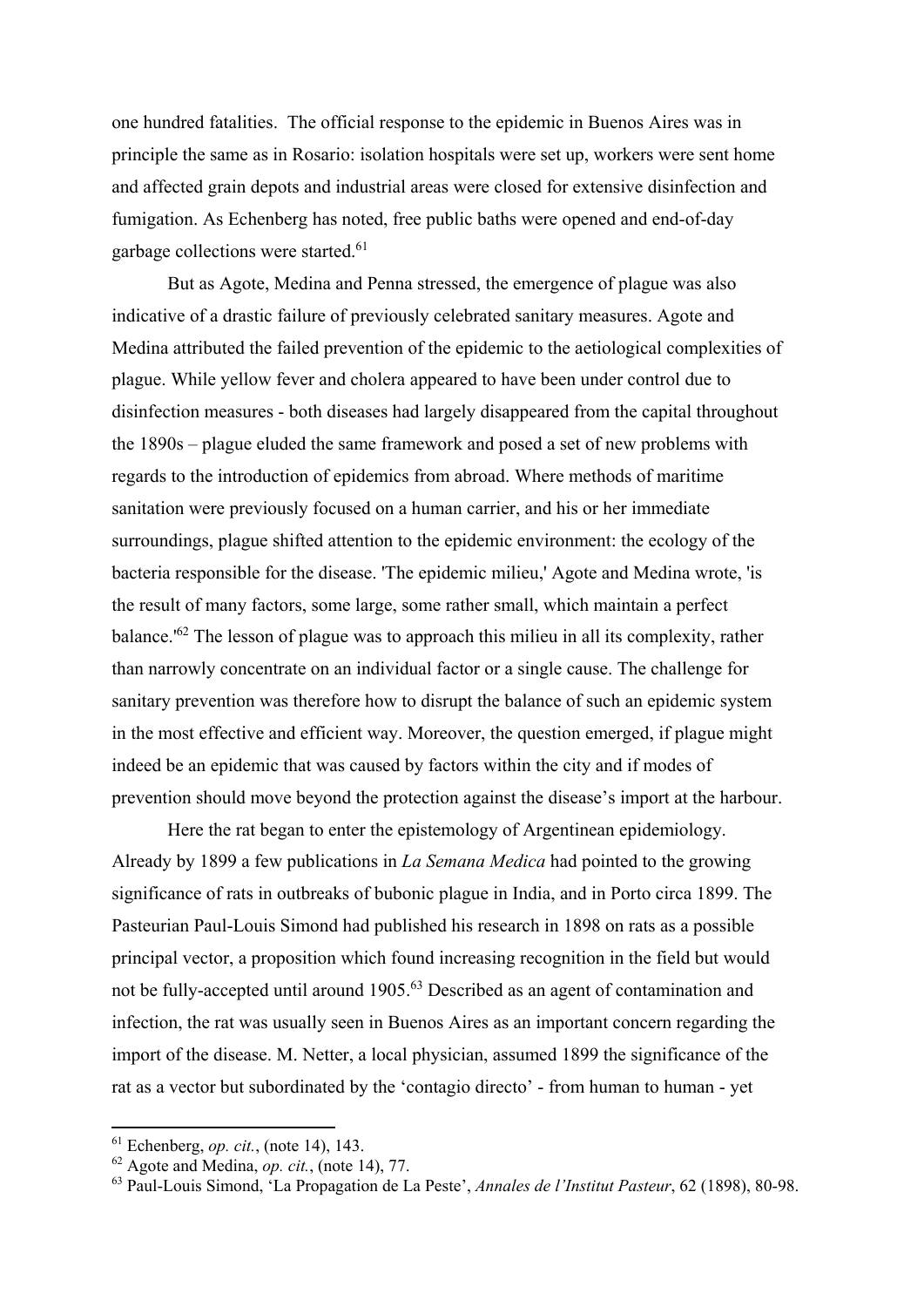still considered plague's bacterial cause to be transmitted on the surface of cargo, merchandise and foodstuff.64 Decoud, also writing in Argentina in 1899, largely agreed with the argument of Simond, and afforded a vague position to the rat as an infectious influence, a possible carrier of the pathogen in the holds of ships.<sup>65</sup>

The rat was mostly seen as a problem for the port authorities. In the immediate aftermath of the outbreak, the rat remained associated with the introduction of plague through the harbour. The regulations established in 1892 to protect Argentinean ports against 'exotic diseases' were seen as unreliable as they had failed to integrate the transmission of plague through rats. Agote and Medina stressed in 1901 that a response was needed that would cover both the transmission of plague via rodents, as well as possible transmission through cargo. 'Dr. Simond strongly argued that the rat is the main agent for the spread of plague', they wrote, 'but recognises the importance of the role played by infested merchandise which would in turn contaminate the rodents, which would thus become the main factors in the expansion of epidemics.'66 Citing the definition of quarantine from the 1897 Venice conference, they argued that although the evidence for infested merchandise and rats was lacking, to ignore this hypothesis would leave vast pathways of possible transmission open. 'Neither the isolation of the sick, nor the disinfection of the vessel under the prescribed conditions, would have caused the death of the rodents, the principal vehicle of the disease', they added.<sup>67</sup> The conclusion should therefore be a thorough disinfection, supervised by sanitary officers and independent physicians, on every vessel entering from infected countries that could possibly be carrying infested merchandise or infected rats.

Even though the consideration of rats began to suggest that plague might indeed not only be a threat of importation, the city's first reaction was the improvement of the port's disinfection equipment and in 1900 a fully equipped 'Estacion Sanitaria' was planned. These considerations, Malbran remembered in a short essay from 1931, motivated his first actions in the 'Direccion Nacional de Higiene', as he ordered not only the erection of the sanitation station but abolished effectively all traditional quarantine.<sup>68</sup>

<sup>64</sup> M. Netter, 'La Peste durante esos ultimos anos. Sintomas - Marcha - Diagnostico', *La Semana Medica*, 6, 46 (1899), 423–428.

<sup>65</sup> Diogenes Decoud, 'La Fiebre Bubonica. Mecanismo del contagio', *La Semana Medica*, 6, 46 (1899), 429–30.

 $66$  Agote and Medina, *op. cit.*, (note 14), 211.

<sup>67</sup> *Ibid.*, 215.

<sup>68</sup> Carlos Malbran, *Apuntes sobre Salud Publica* (Buenos Aires: n.a., 1931).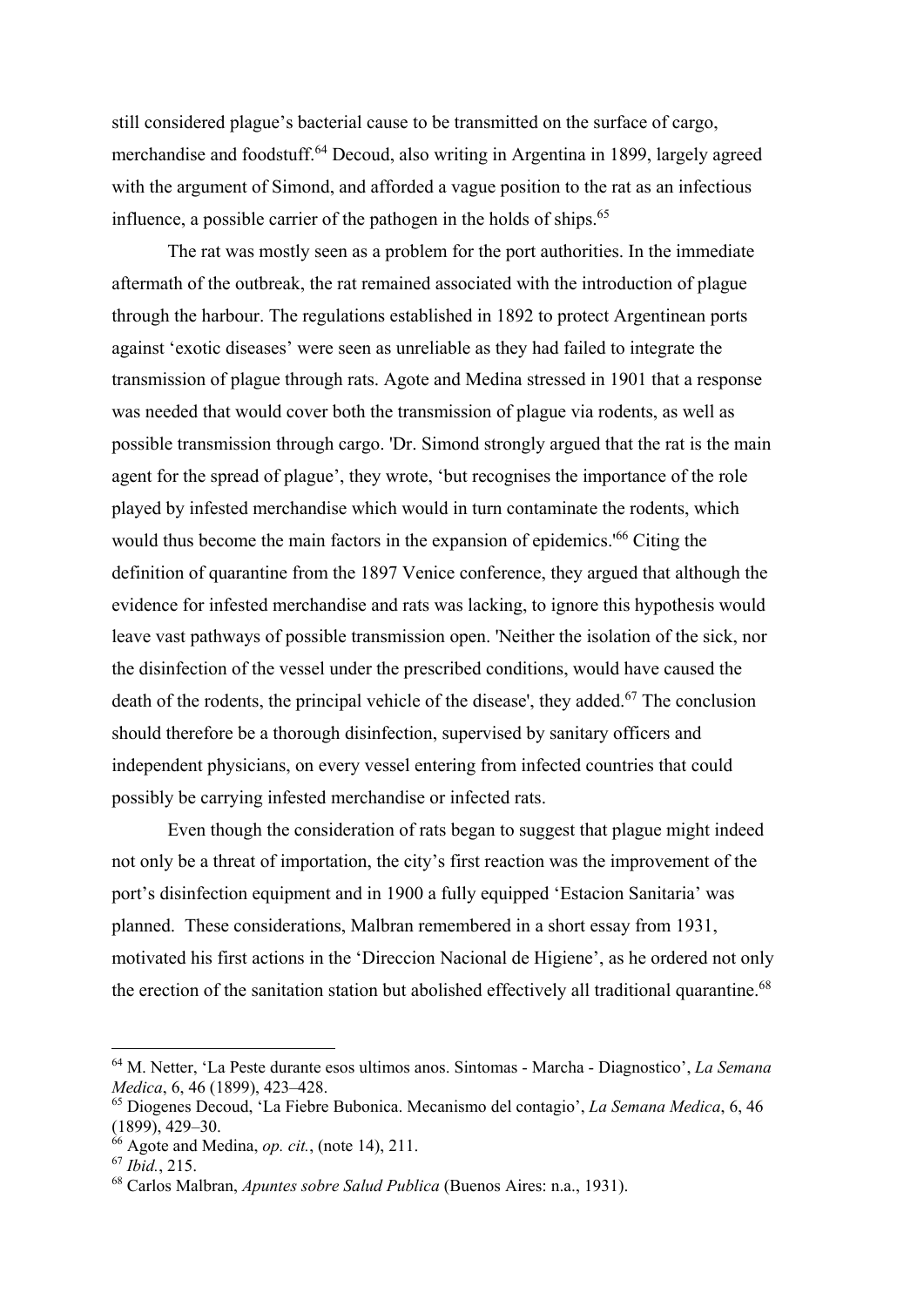The practice of involuntary detention had damaging repercussions for both transnational and national trade, and had failed to protect Argentina from foreign diseases, plague most notably. Instead, effective protection from epidemics from maritime trade should be set on firm scientific grounds. The new station, finished by 1906, was built complete with a library and a 'Museo Sanitario' [Sanitary Museum] to train new officers. Until the station was finished, floating fumigation devices were equipped with a Clayton machine and used to carry out disinfection on arriving and departing ships. They exterminated microbes on surfaces and in the merchandise but also provided an effective weapon against rats and insects to protect Buenos Aires from further import of infectious diseases.<sup>69</sup>

In the aftermath of the 1900 plague outbreak in Buenos Aires, modern sulphur based sanitation equipment became quickly standardised in the city's harbour. It was only a matter of time, until considerations around the rat as a possible vector of plague in vessels were extended to the many rats populating the streets and burrows of the capital. And as suspicion grew that the city's rats were indeed implicated in the dynamic of plague in Buenos Aires, so grew the conviction that existing urban measures of prevention and intervention were in need of critical upgrades. Over the following years, two decisive changes were made. First, with the acquisition of the Aparato Marot in 1906 the technological advantages of modernised sulphur based disinfection machines were introduced into the work of the sanitary brigades. Second, this acquisition was accompanied by a conceptual shift, as the brigade's work was less and less seen as a mode of intervention in the aftermath of outbreaks and infections, but would instead become a practice of prevention which aimed to establish 'general prophylaxis.'

#### **The Aparato Marot, the Rat and the City**

By 1900, the Clayton machine had become a globally standardised technology in sulphur based maritime sanitation. This method of industrious eradication for the purpose of maritime sanitation had originated in the second half of the nineteenth century as a

<sup>69</sup> Malbran, *op. cit.*, (note 60), 25 f.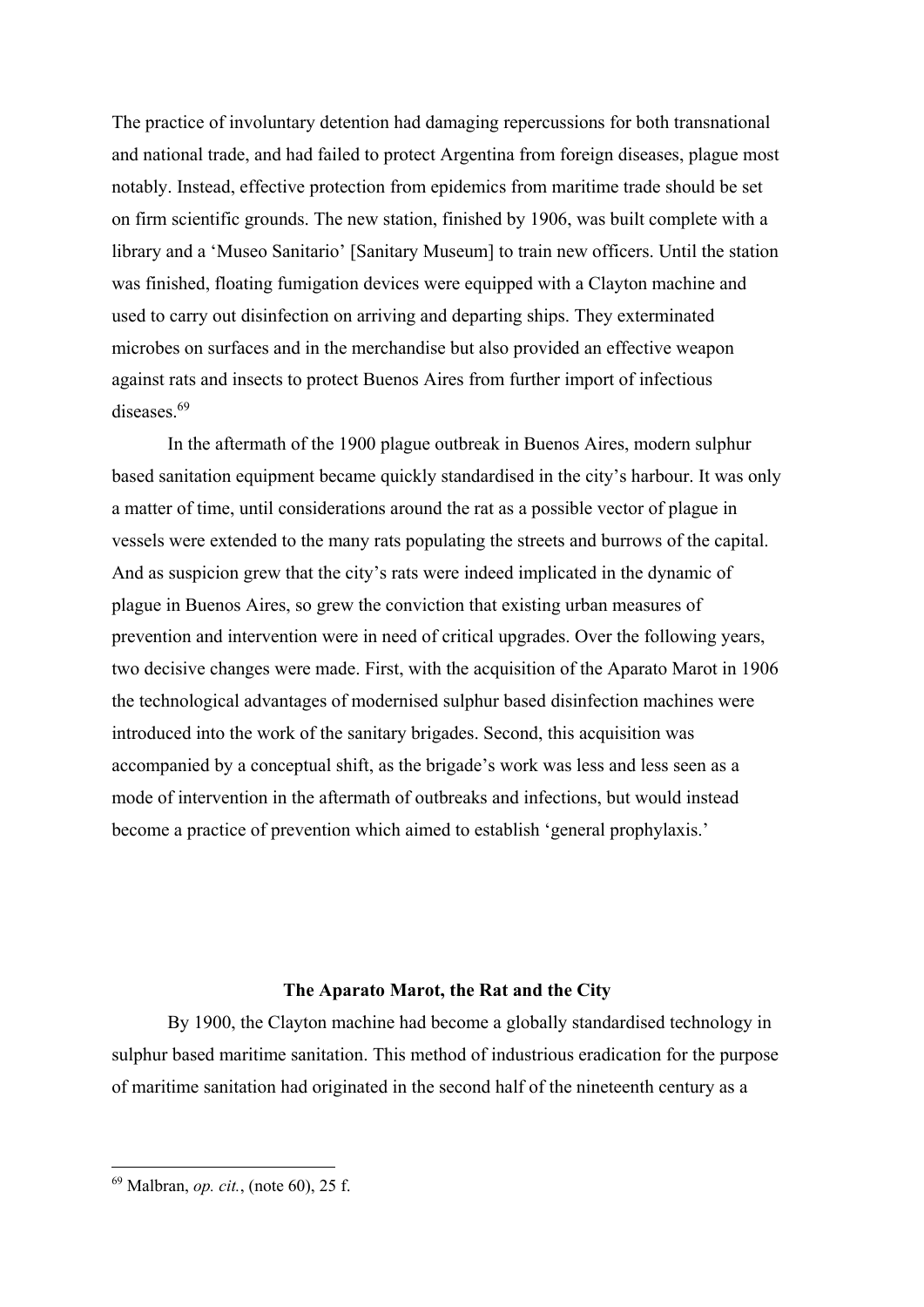result of on-going yellow fever crisis in New Orleans.<sup>70</sup> The failure of traditional quarantine methods combined with the injurious consequences for trade with Latin American markets, led the Louisiana board of health to develop an elaborate disinfection system that could free boats and cargo arriving on the Mississippi-delta from pathogens and infectious, or rather, suspicious vectors.<sup>71</sup> During the first years of the twentieth century machines like the Clayton which protected Buenos Aires' port, were adapted, developed and would go on to provide a blueprint for larger, more efficient and lethal machines such as the Aparato Marot.

The consideration of using machines on the streets of Buenos Aires, which were originally developed for sanitation in the ports, was accompanied, perhaps encouraged, by a decisive shift in the identification of the cause for plague outbreaks in the capital. Rather than repeatedly imported by sea trade, plague came to be considered to silently hide within the fabric of the city. Quickly after the 1900 outbreak, the rodent and its borrows were suspected by the 'hygienistas' to permanently harbouring plague. Agote and Medina discussed already in their 1901 report that plague was perhaps not always imported but could have been sustained by non-human vectors within the city.72 Penna argued in the same year in a contribution on the aetiology of bubonic plague in *La Semana Medica* that, while prove was still lacking, the rat should be considered the most likely source of the epidemic and its fluctuations in the capital.<sup>73</sup> From 1901 onwards, the 'higienistas' shifted the government's epidemiological focus from the entry of plague from foreign countries, to the conditions under which this and other diseases might nest within the fabrics of the urban infrastructure. To address the newfound view, that the city and its rats could harbour disease, the sanitary brigades were reorganised and 'the personnel was increased,' Penna wrote, 'to extend the capacities of home disinfection against the multiplication of transmissible diseases'.74

For the disinfection brigades that patrolled private homes and warehouses in Buenos Aires after 1888, the steam based sterilisation of goods and fabrics had long been the most important practice. Additionally, the brigades usually used sprayers delivering

<sup>70</sup> William Coleman, *Yellow Fever in the North: The Methods of Early Epidemiology* (Madison: University of Wisconsin Press, 1987); Margaret Humphreys, *Yellow Fever and the South* (Baltimore: Johns Hopkins University Press, 1999).

<sup>71</sup> Gordon Gillson, *Louisiana State Board of Health. The Progressive Years* (New Orleans: Louisiana State Board of Health, 1976), 18.

 $72$  Agote and Medina, *op. cit.*, (note 14), 99.

<sup>73</sup> José Penna, 'Consideraciones sobre la etiologia de la peste', *La Semana Medica*, 8, 28 (1901), 420.

<sup>74</sup> Penna, *op. cit.*, (note 20), 150.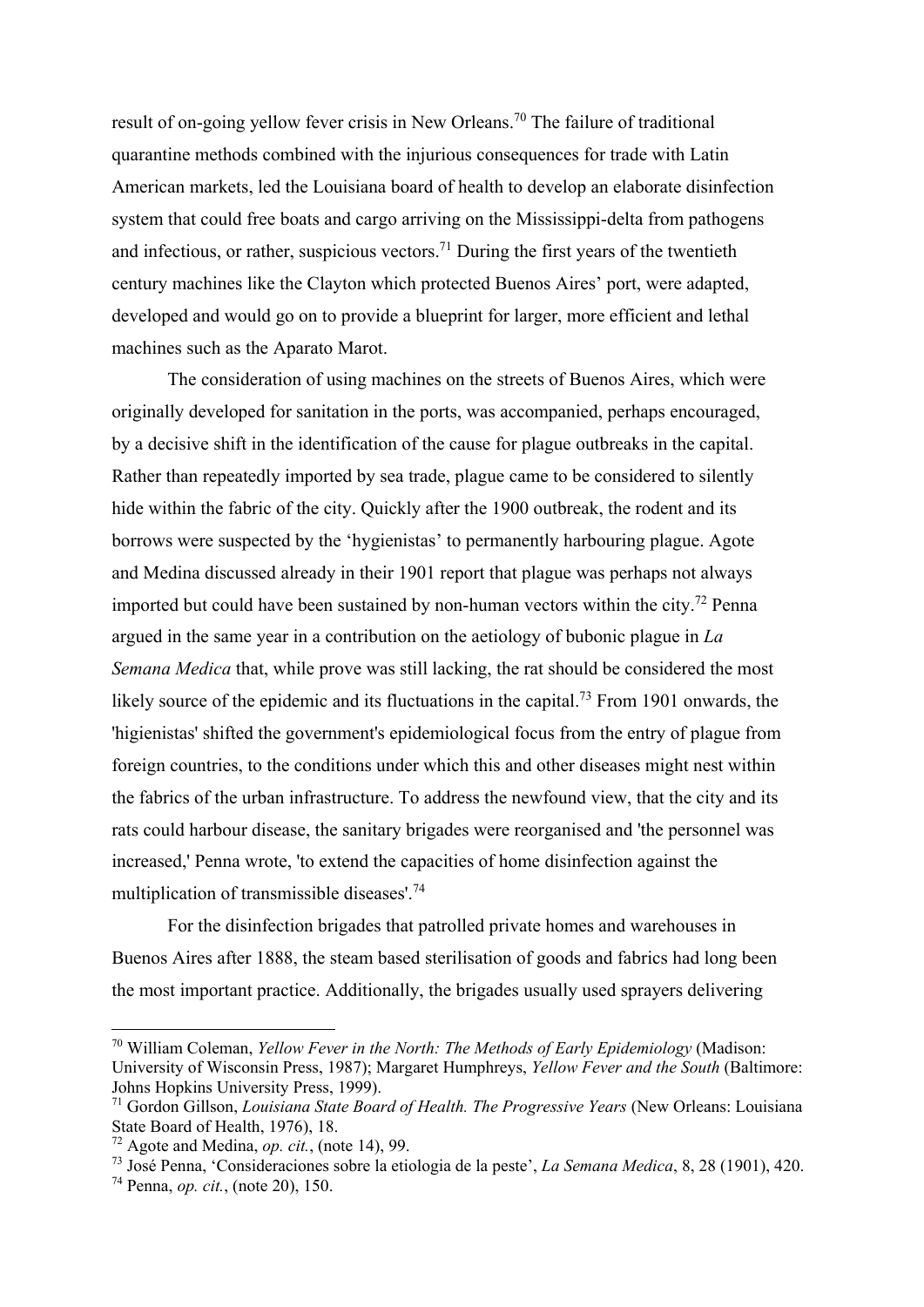dichloride solutions to wash walls and floors. Burning sulphur was practised in a less regulated manner than the majority of other sanitary routines and had been guided by vague and outdated assumptions about the cleansing effects of the fumes which were never tested for efficacy. While the sulphur's principal target had been the disinfection of private homes, it was also speculated to work on 'miasma, the effluvia and emanations from fermentation or rotting organic material.'75 As this disinfection practice was carried out poorly, Penna complained in 1910, it was merely effective against pathogens, and acted predominantly 'on the frightened imagination of the people.<sup>'76</sup> Commonly seen as a practice of cleaning the air from bad odours, Penna had observed a regular fumigation build-up as sulphurous fires filled with 'sinister gleams the sad and sombre picture of the capital'.77 But the extensive fumigation of houses affected by cholera or yellow fever using sulphur, chlorine, and nitrous vapours was not based on any sound scientific research and did after all not prevent the outbreak of plague. The reason was to be found, so Penna, not only in the poorly executed fumigation but also in a missing systematization of the brigade's intervention, which only just responded to individual cases and outbreaks instead of providing a large scale service of preventing disease across the entire city.

Since the 1890s, the sanitary administration had steadily increased its disinfection activities. While in 1889, the service had only disinfected 1458 houses after infections had occurred, by 1895 this number had increased to 4542, and by 1905 disinfection teams visited over 7000 dwellings per year to carry out their work.78 A mobile disinfection stove was already purchased in 1895 to support disinfection of premises in the North. In 1901 and 1904 both disinfection stations were equipped with a so-called 'dehaitre' system which enabled disinfection with formalin and formaldehyde. Once Penna took over the Asistencia Pública in 1906, his steadfast microbiological conviction coupled with his unique appreciation of the disease's terrain, moved to the centre of his unique version of an 'Utopia del Higienismo.'79

<sup>75</sup> *Ibid.*, 142.

<sup>76</sup>*Ibid*.

<sup>77</sup> *Ibid.*

<sup>78</sup> Meik, *op. cit.*, (note 13), 15. Archive of the City of Buenos Aires: "Memoria de la Intendencia Municipal de la Ciudad de Buenos Aires correspondiente a 1889, presentada al H. Concejo Deliberante por el Intendente Seeber" (Buenos Aires, 1891), 129; "Memoria Presentada al Concejo Deliberante por el Intendente Municipal Señor Emilio V. Bunge; Año 1895" (Buenos Aires, 1896), 60; "Memoria de la Intendencia Municipal; año 1905" (Buenos Aires, 1906), 75.

<sup>79</sup> Kohl, *op. cit.*, (note 8), 73.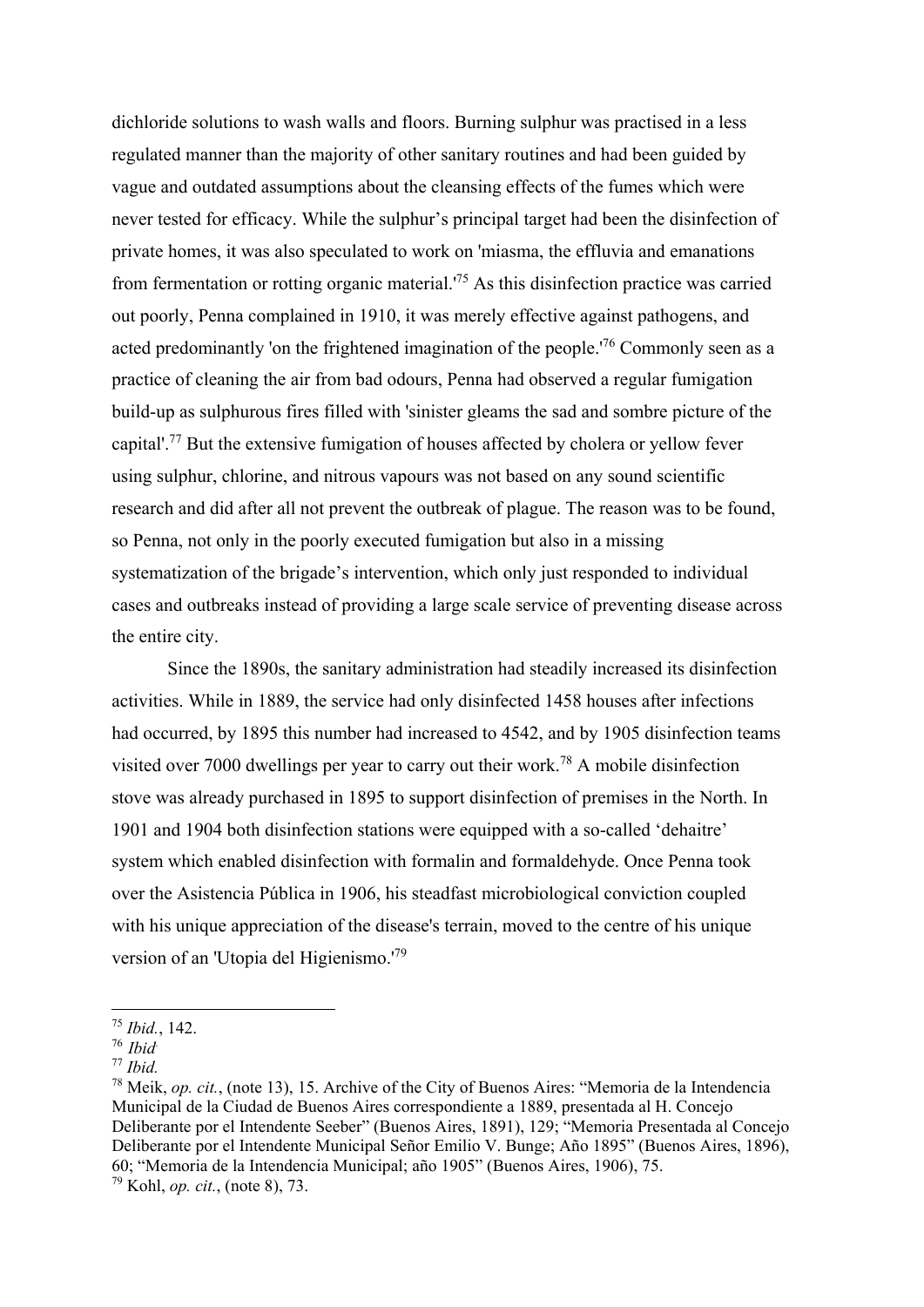Within a few months the sanitary service saw a major expansion of fumigation equipment designed to mobilise technological appliances and to bring the full scope of disinfection advantages directly to the benefit of the entire city. Three new disinfection stations were opened and equipped with twelve sterilisation ovens, thirty-six new 'Geneste-Herscher' sprayers were bought to maximise the outreach of the sanitary brigades. But most importantly, the sanitary campaigns could from now on also rely on a brand-new fumigation machine. Under Penna and with the support of the new technology, the purpose of the brigades shifted from returning infected premises into a healthy state to the preventive disinfection of the entire city and thus gave way to develop the ambitious goal of a total deratisation of Buenos Aires. Not only did the Aparato Marot enable this significant shift of the brigade's purpose, it also reinstated the popular and common practice of sulphurisation as a modern technology of disinfection and disinfestation.

 Initially, and on advice from Penna, the city bought a pair of model No. 2 machines, and four of the larger model No. 4, two of which were mounted on automobiles while the others rested on horse carriages. With the acquisition of the Aparato Marot, so Penna, the disinfection brigades were for the first time able to fulfil their envisioned role to the full extent. $80$  As the total deratisation of premises became suddenly possible, Penna gave the brigades a new purpose as a means of protection and reshaped their practices as a mode of prevention. The machine's design provided quick and mobile interventions everywhere in the city and, as Penna emphasises repeatedly, its mode of disinfection was now reliable as it was set on solid scientific facts. When used correctly, the Sulfurozador was capable of delivering 'perfection' in the destruction of everything that could lead to infectious disease: pathogens, insects and rodents.<sup>81</sup> Pumping this novel gaseous mixture, an electrified version of sulphur dioxide, into houses, restaurants and warehouses promised rapid and thorough destruction of pathogens, insects and rodents without harm to organic materials or lasting damage to furniture. There was no reason to apply these outstanding disinfection capacities only to those premises in which diseases had occurred, given the likelihood of rats spreading germs all over the capital.

<sup>80</sup> Penna, *op. cit.* (note 20), 159.

<sup>81</sup> *Ibid., 168*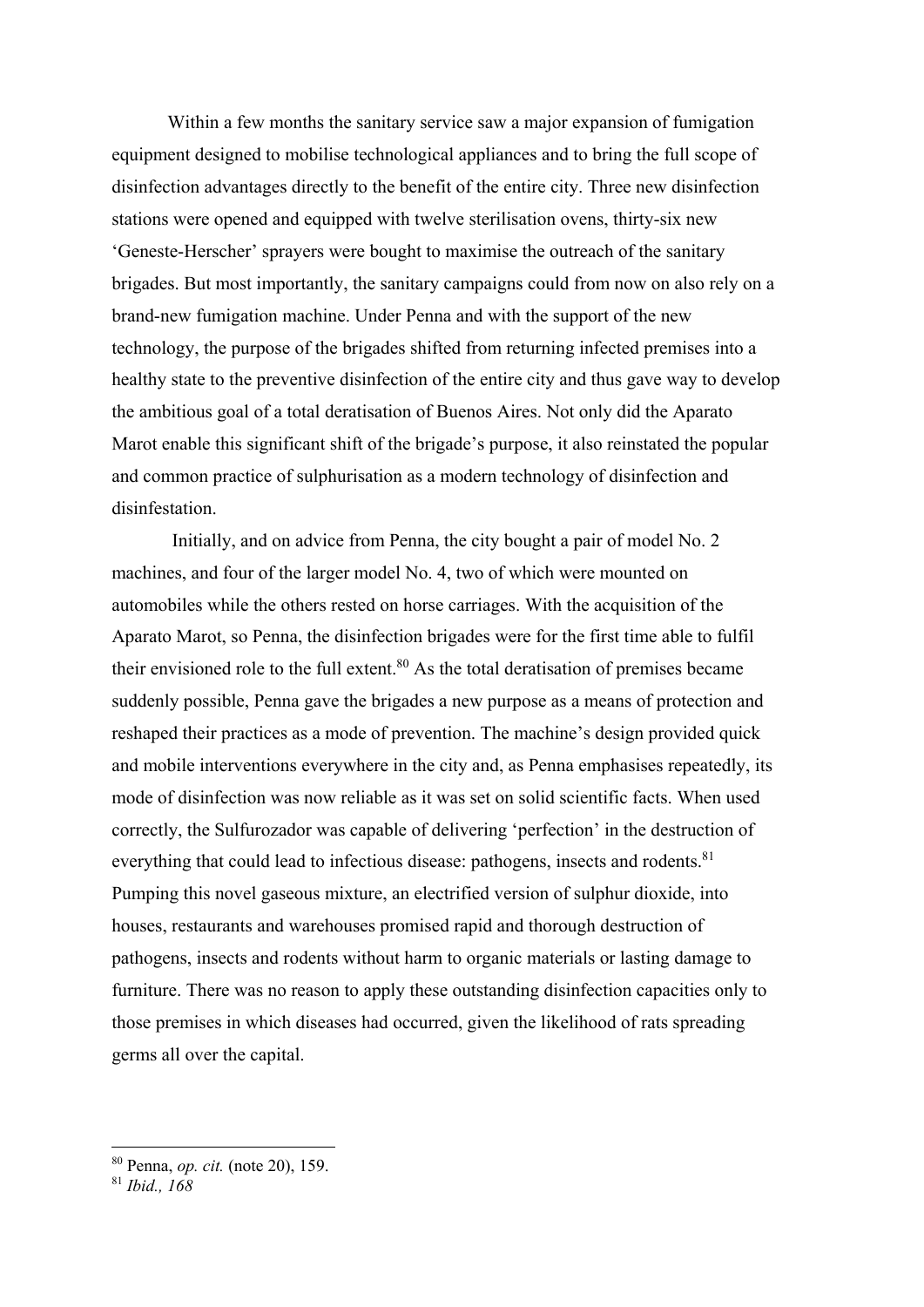The Marot had been built by Rene Marot in France with the explicit aim to improve the rat-killing capacities of fumigation with sulphur dioxide.<sup>82</sup> These disinfestation capacities were achieved through a specific design. The machine could deliver 25 cubic meters of gas per minute. Other than the Clayton machine's reliance on a furnace, it used liquefied gas stored in pressurised containers, which was expanded within a pipe heated by Bunsen burners, which were attached to a pressurised oil heating system. The heating prevented the tubes from freezing due to the drop in temperature during the expansion of the gas. From here, the gas passed through a special device that electrified the gas and thus proposed an extended lethal capacity. The gas was then introduced into the room through a fan that also extracted the air from the fumigated enclosure. The fan, as well as the electrifying device, was operated by a small combustion engine.<sup>83</sup> This ingenious addition which 'ozonofied' the gas gave the machine its colloquial Argentinean name - 'Sulfurozador.'

The electrified sulphuric gas had acquired the name 'Gaz Marot' in France. Electrification, so the theory, reduced the hydrogen in the gas, which might have contributed to fast dissemination as the gas bound itself more easily to existing moisture in the fumigated room. This procedure supposedly doubled the efficacy of the compound against rodents when compared to the Clayton. Experiments conducted in Paris by Wurtz and Bonjean showed that with twenty grams of sulphur used to make conventional sulphur dioxide, rats died after fourty-eight minutes of exposure, while the same amount of Gaz Marot proved fatal after only twenty-four minutes. Furthermore, Gaz Marot showed similar lethal qualities to microbes as sulphur dioxide, and was superior in its preservation of by-standing objects, goods and foodstuffs. The Comité Central des Armateurs de France, the organisation of ship-owners in France, officially preferred the new Gaz Marot over the Clayton machine after 1905 as it proved efficient against both rats and vermin as well as harmless to valuable merchandise.<sup>84</sup>

<sup>&</sup>lt;sup>82</sup> A. Chantemesse, 'Rapport sur les Experiences de Destruction des Rats a Bord des Navires au Moyen de L'Anhydride Sulfureux Liquide', in Mininstere de l'Interieur (ed.), *Recueil des actes officiels et documents intéressant l'hygiène publique travaux du comite consultatif d'hygiene publique* (Paris, 1905), 191–214; Gabriel Magny, *Rats et peste* (Paris: Paris : Bonvalet-Jouve, 1907). 83 Magny, *op. cit.*, (note 79), 98 f.

<sup>&</sup>lt;sup>84</sup> There were a number of competing machines in place at the time. A comprehensive comparison of the machines in their functionality, efficiency and economic values is given by J. Chaine in 1932: J. Chaine, 'Raport sur la destruction des rats', *Deuxième Conférence internationale et congrès colonial du rat et de la peste : Paris, 7-12 octobre 1931 / documents réunis et publiés par... Gabriel Petit.* (Paris: Vigot, 1932), 453–463.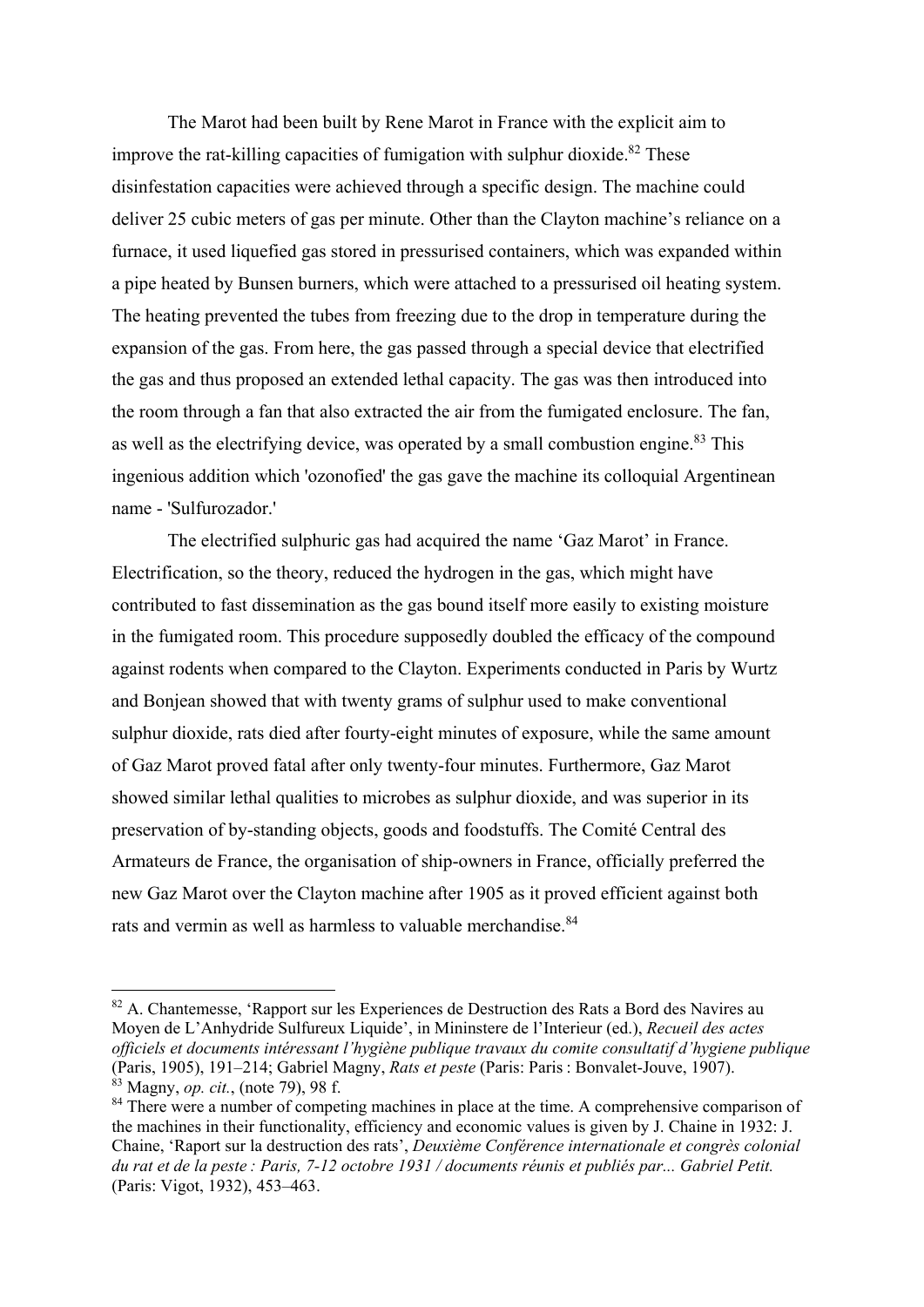Penna also declared the Marot machine to be advantageous compared to the outdated Clayton machine. The pressure released by the Marot was constant rather than shifting as with the Clayton. The amount of gas required for disinfection of warehouses, tanks, railway stations, docks and barracks was lower and the Marot required manageable volumes of liquid sulphuric acid, and the pressurised compound could be easily stored in large quantities. Furthermore, the ozone effect stemming from the electrification of the gas drastically improved its qualities as insecticide and pesticide.85 Penna referred to this effect as a stirring of the atmosphere, 'una agitacion de su atmosfera'.<sup>86</sup> This prominent feature of the machine was essential for Penna to promise the effective asphyxiation of rodents in every aspect of the urban environment. Where Clayton machines relied on the considerable pressure of closed spaces such as the holds of vessels to achieve similar results, the Marot's technical capacity enabled Penna to reinstate his vision of an entire city without pathogens. Previously a vision that had been a privilege of the old sanitarian's miasmatic views, Penna could reinvent their popular utopia now with the support of modern science and engineering.

Penna further pointed out that the major benefit of fumigation with the Marot was reaching far beyond the problem of rats. Its versatile efficacy could be used against any known pathogen that caused infectious diseases in Buenos Aires at the time:

> The applications of Marot gas are multiple. It will be used for the extermination of fleas, bedbugs, lice, mosquitoes, etc., which can be the propagators of some diseases: for the destruction of insects such as worms, butterflies, moths, etc. [...] Also, it not only possesses these indicated properties, but it is also capable of destroying the microbes of cholera, plague, diphtheria, typhoid, etc.' 87

As the French had already shown, the Marot was the best machine for maritime hygiene and port sanitation in 1905; but Penna conducted in the following year a number of experiments to demonstrate to the world that the machine was equally fitted for disinfecting mills, cereal and grain deposits, forages, railway stations, factories and of course the private home. Penna tested the machine's applicability to a wide range of

<sup>85</sup> Penna*, op. cit.* (Note 20), 161.

<sup>86</sup> *Ibid.*, 168.

<sup>87</sup> *Ibid.*, 170.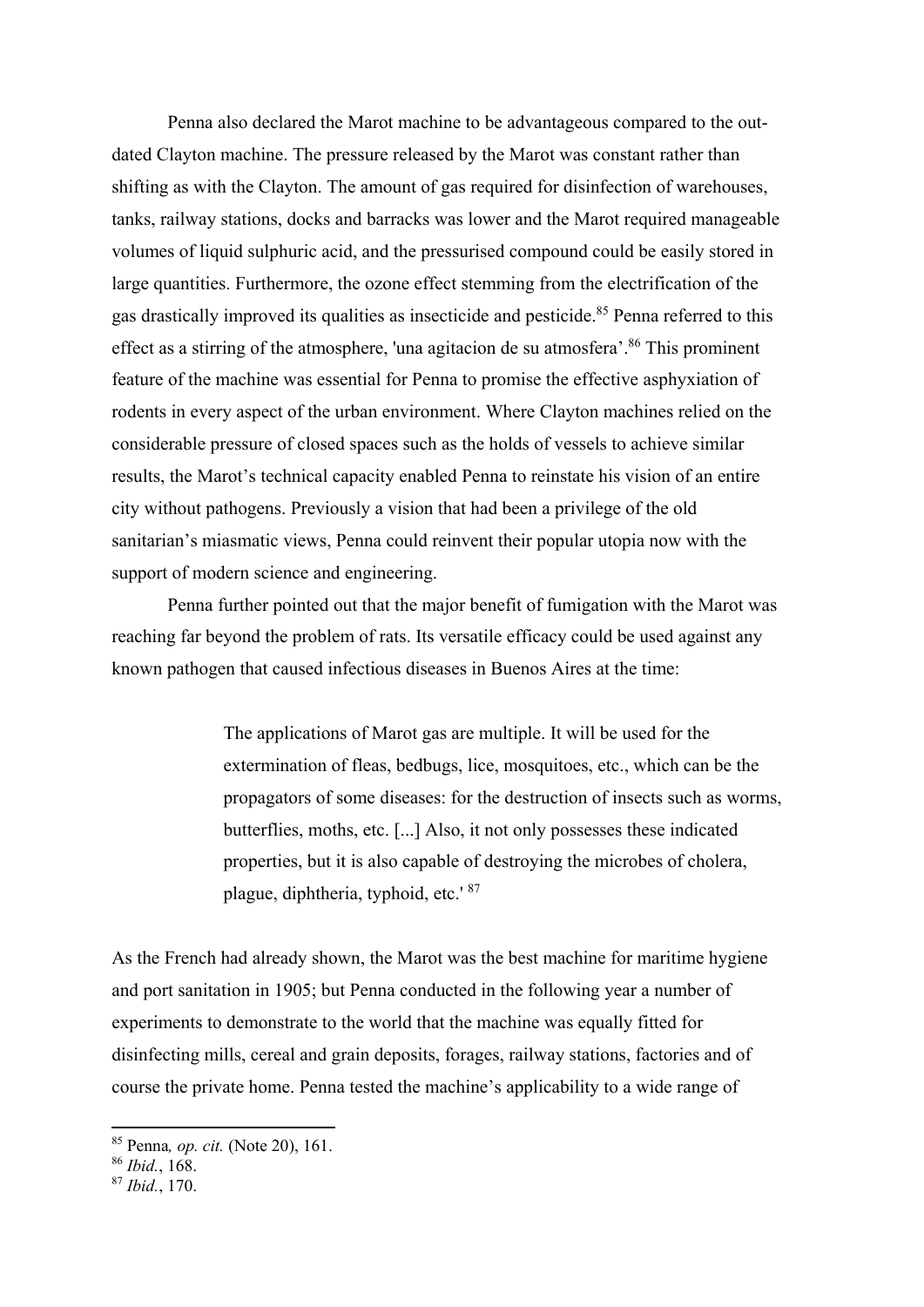scenarios, objects and pathogenic agents. The detailed report from 15 June 1907 sent to the Government of Argentina, is built around the consideration of rats. In the experiment, rodents were placed in cages of varying heights, resembling many of their known habitations across the city. Furthermore, Penna added mosquitoes in nets, cultures of bacteria on agar, infectious substances and foodstuffs to observe the impact of the Gaz Marot. The test objects were exposed to the gas for half an hour and, in short, Penna could demonstrate the successful destruction of all possible vectors, while foodstuff, clothes and valuables remained unharmed.<sup>88</sup>

Thus, the Asistencia Pública believed to have enabled a method for enduring safety against epidemic outbreaks and provided a new level of hygienic modernity in Latin America, perhaps the world. If applied in the right way, Penna wrote, the machine would allow a mode of prophylaxis to succeed and eventually force all infectious diseases to disappear from the landscape of Buenos Aires.<sup>89</sup> Fuelled by the extensive technological capacities of the Sulfurozador, experimentally tested as a recipe for total disinfection, Penna reinvigorated the old hygienic utopianism. But now, the disinfection machine took on the practical as well as the symbolic place of the old sanitary campaigns, enabling the vision of a future without disease, and bringing back the terrain of the city as the central source of concerns. If the new apparatus was used rigorously, if the distribution of fumigating brigades across the city were wide enough, and if a number of additional practices and conventions were applied carefully, Penna argued in 1910, the city would eventually see a future free from epidemics.<sup>90</sup>

In practice, Penna ordered over 10,000 precautionary disinfections of private premises in the first year of his directorship of the Asistencia Publica.<sup>91</sup> He extended orders to use the Aparato Marot to disinfect tram carriages and designed a concerted campaign of deratisation, which began at the harbour and should eventually cover the entire capital.<sup>92</sup> By 1908, Penna boasted, 28,101 houses had received treatment from the new machine.93

Also in 1908, a paper manual to instruct the military laid out the elements of the new 'Higiene Colectiva' [Collective Hygiene] that was driving Penna's vision. The

<sup>88</sup> Penna, *op. cit*. (note 20), 173-193

<sup>89</sup> Penna, quoted in: Kohl, *op. cit.* (note 8), 80.

<sup>90</sup> Penna*, op. cit.* (note 20) 192.

<sup>91</sup> *Ibid., 263* 

*<sup>92</sup> Ibid., 265* 

*<sup>93</sup> Ibid., 243*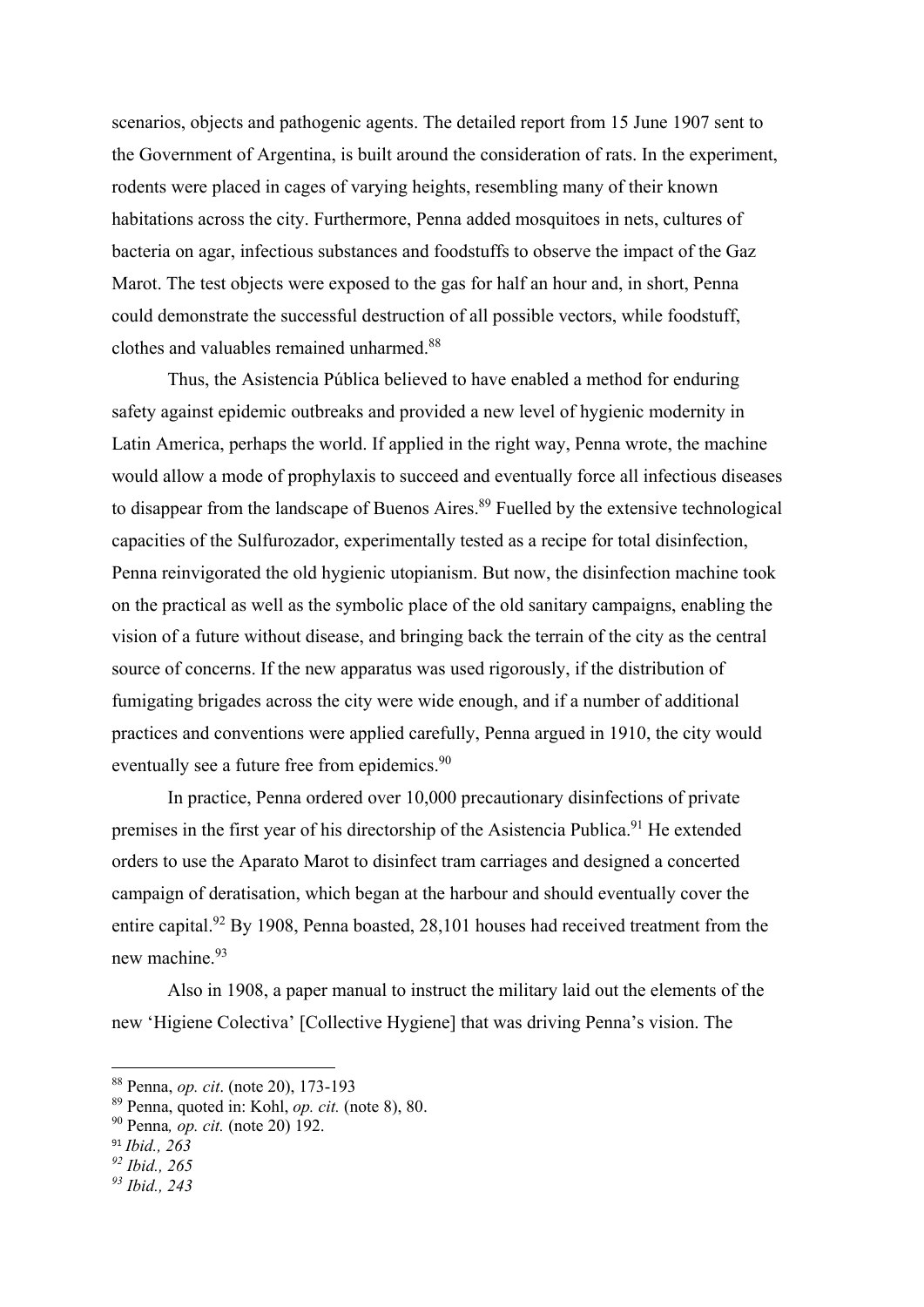manual gave prominence to individual hygiene and household cleanliness, and discussed how the risks of contamination and infection remained the responsibility of the members of the community. But '[s]trict individual hygiene is therefore to be accompanied by an irreproachable collective hygiene,' states the manual, 'which must constantly improve the sanitary state of the environment'.<sup>94</sup> In the manual, the Aparato Marot was seen as the primary and principled weapon against the most powerful hygienic enemy of the state within its own boundaries: the rat.<sup>95</sup> When applied and used appropriately and extensively, not only would rats disappear, but any possible cause for infection would eventually vanish. Collective hygiene returned as a shared responsibility for a nation free from disease, but this time it was enabled by the state's modern and capable practice of comprehensive disinfection with the Aparato Marot.

As Pedro Rivero, head of the Disinfection and Sanitation service of Buenos Aires writes in 1911, the transformation of the sanitary brigades under Penna had led to wideranging changes. Within five years Penna had trained and employed ninety new health assistants and ten new foremen. He had raised the budget of the brigades, equipped them with innovative and essential machines and thus prepared the Asistencia Pública to embark on, what Rivero articulated as a courageous vision of the total 'deratisation' of Buenos Aires. Building on the legacy of Penna, Rivero was convinced that '[l]os aparatos deraticidas Marot' had fuelled the hope to rid the city of the most important diseasecarrying adversary. It had shown, how the once utopian idea of deratisation had begun to shape the reality of the capital.<sup>96</sup>

Rivero celebrated the introduction of the Aparato Marot as the technological solution for an otherwise unsurmountable challenge. Trappings, poison campaigns and even specially trained dogs – 'perro ratenero' - had always failed to penetrate those spaces under floorboards, in basements and between houses, in which rats continued to hide. It was the fleet of Marot machines through which the idea of a full deratisation became feasible, as its gas could penetrate every hiding spot above and below the ground. After all, the Aparato allowed the Asistencia Pública to increase their activities far beyond the scope of the traditional disinfection brigades, bringing about an entire new

<sup>94</sup> Ministerio de Guerra, Inspeccion General de Sanidad, *Instrucciones Sobre Profilaxia Humana Y Desinfeccion Para El Ejercito Argentino* (Buenos Aires: Guillermo Kraft, 1908), 9. <sup>95</sup> *Ibid.*, 49.

<sup>96</sup> Pedro Rivero, 'Saneamiento de La Ciudad Buenos Aires. Deratizacion.', *La Semana Medica*, 18, 1 (1911), 7.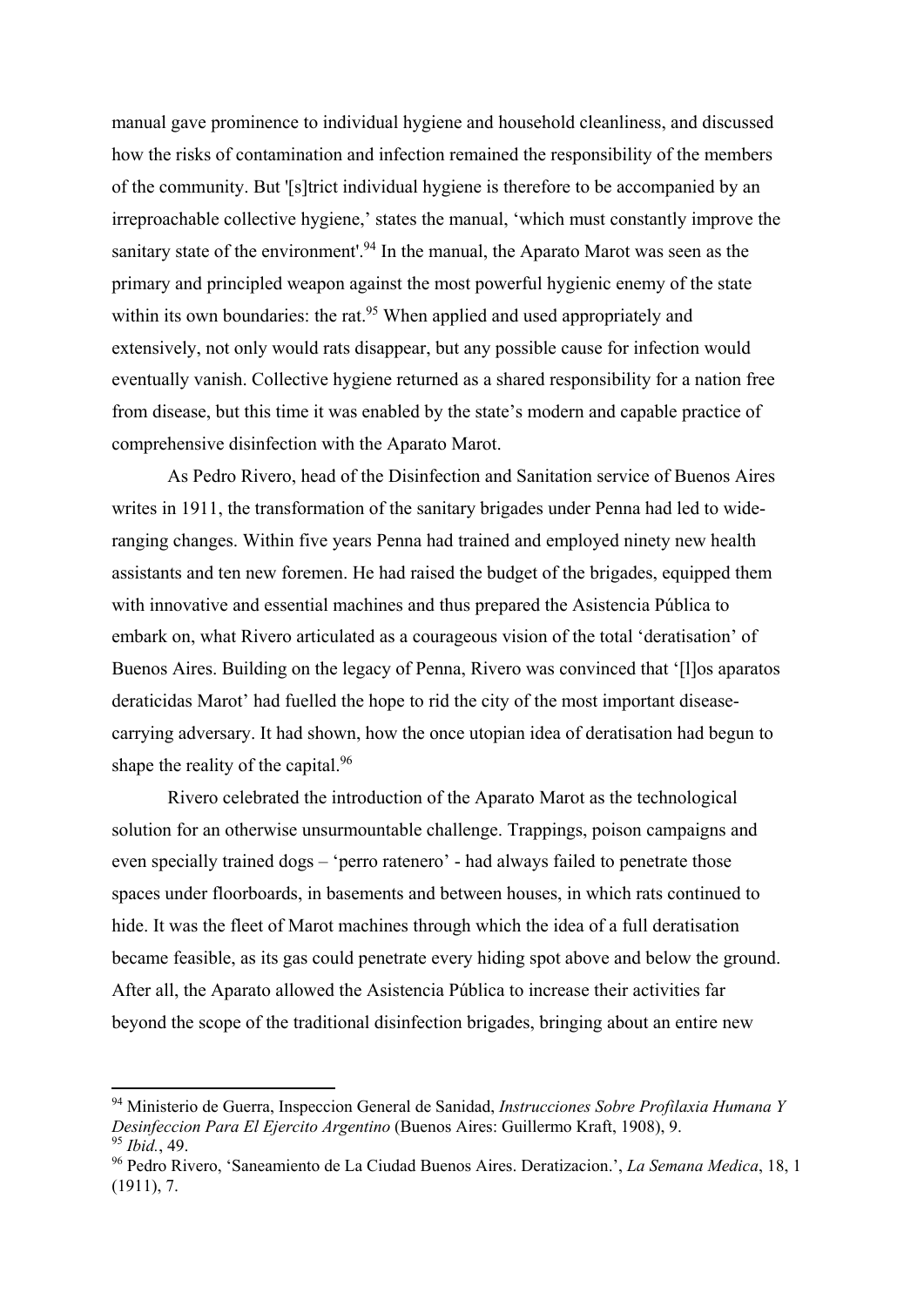way of precautionary and preventive disinfection. Describing the success of the new campaign so far, Rivero reports that by December 1909 over 1,816 blocks of the city had been disinfected. A map, he published as the service's director in 1911, shows all disinfected blocks painted black. The map, and Rivero's celebratory report bears witness to the rapid progress of the new systematic way in which disinfection brigades had covered already a third of the terrain of Buenos Aires (see Figure 2).

[Figure 2 near here]

Figure 2: Map of the progress of deratisation campaigns in Buenos Aires. Source: Pedro Rivero, 'Saneamiento de La Ciudad Buenos Aires. Deratizacion,' *La Semana Medica,* 18, 1 (1911), 19. Courtesy from the New York Academy of Medicine Library.

With the theoretical, experimental and practical application of the Aparato Marot, the machine encapsulated the key principles of Argentina's hygienic legacy to reformulate them alongside modernised perspectives regarding diseases and their ecologies. The traditional practice of burning sulphur, applied throughout the nineteenth century in the campaigns against bad odours and the stench of latrines, had been adapted in a highly sophisticated practice, mobilising laboratory science and pragmatic approaches to the niches and rodent vectors of pathogens. With the installation of the Marot, focus shifted from removing smell and stench through sanitary campaigns to the lethal efficacy of a gas in variable environments.

But the Marot also symbolised the urban application of a procedure that was initially developed in the context of international efforts of maritime sanitation. Rigorous implementation of the procedure into the capital's terrain symbolised the extensive political authority of the new public health programmes, driven again by a utopia of a disease free capital. The Aparato Marot thus became an instrument not only of disease prevention, but also symbolising the reinvigorated state's intrusive capacity to maintain the cleanliness of its citizen's homes. After 1906, as Armus recalls, the ubiquitous presence of disinfection-brigades under the direction of Penna led to an 'army of hygiene and prevention' invading the urban landscape, demonstrating visibly the established links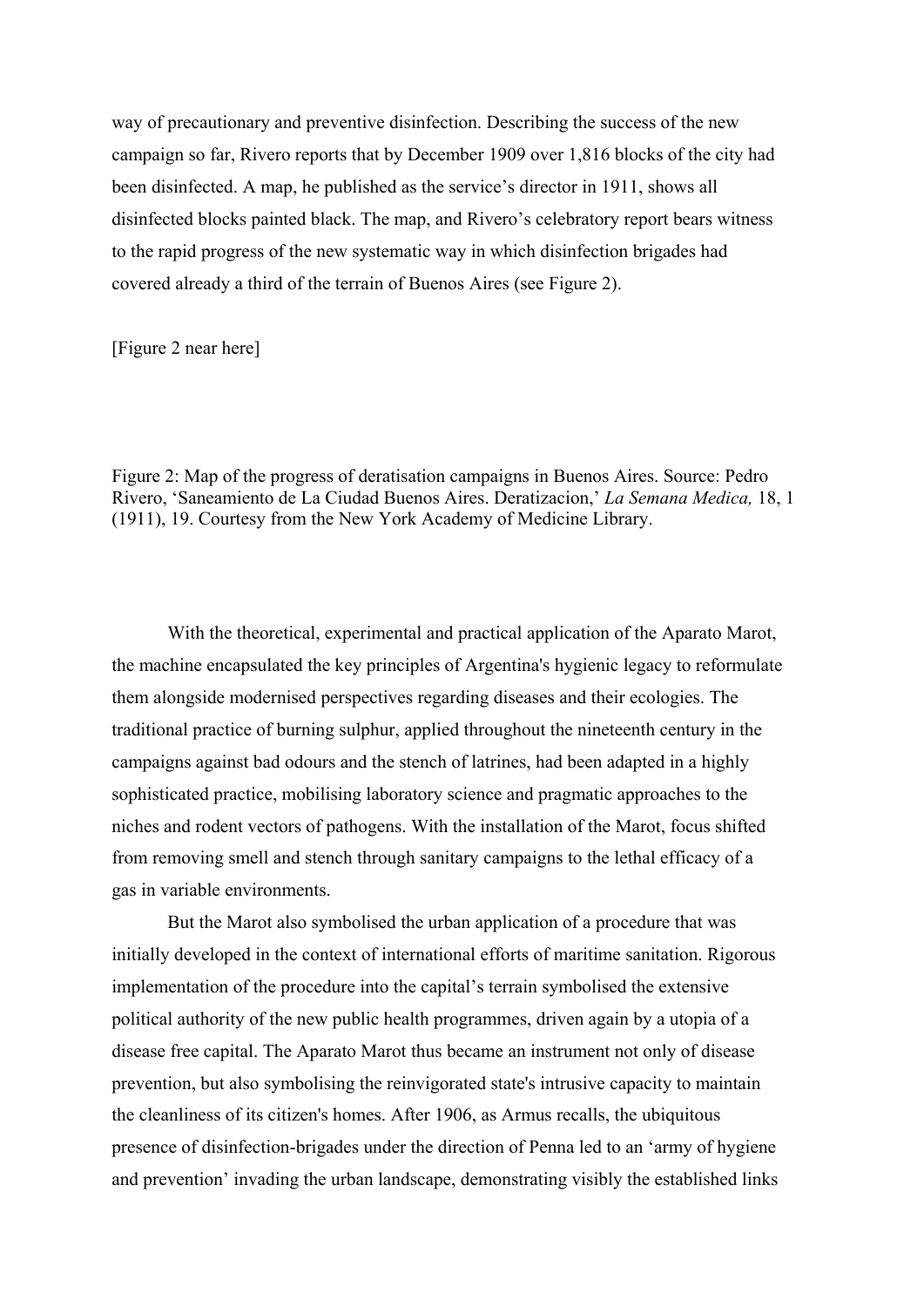between public health, technology and progress. In their uniforms and equipped with the powerful new machines, the brigades appeared as a 'strange force of occupation'. (see Figure  $3)^{97}$ 

The Aparato Marot served as an instrument of hygienic and cultural calibration for Buenos Aires to keep its streets as clean as its inhabitants' homes, while sustaining the city's status in what Penna has called its 'perpetual epidemic state'.<sup>98</sup> Finally the Sulfurozador was an essential element of the modernisation of the hygienic heritage of the capital. With a prominent, but not exclusive focus on plague and the rat, it put newfound disease aetiologies and theories about their urban hiding grounds on display to the public, while similarly demonstrating the government's masterful control over the city's terrain.99

#### [Figure 3 near here]

Figure 3: Aparato Marot\_funcionando. [working]. Source: Pedro, Rivero, 'Saneamiento de La Ciudad Buenos Aires. Deratizacion,' *La Semana Medica* 18, 1, (1911), 15. Courtesy from the New York Academy of Medicine Library.

#### **Conclusion: A Theory and Practice of General Prophylaxis**

The purpose of this article has been to re-introduce the particulars of a machine and its technological as well as its metaphorical capacities into the history of the hygienic movement of early twentieth-century Argentina. Buenos Aires was certainly not the only place in which fumigation was introduced as a scientific method of urban disinfection. For example, Amador has pointed to the pivotal role fumigation played in the American intervention in Cuba in the same period. There, the sophisticated practice of the disinfection machines was not only seen as a symbolic demonstration of the American forces' technological superiority, it also supposedly rejected tired conceptions of racial inferiority and degeneration as causes of diseases. The spectacular fumigation of streets, houses and sewers in Cuba demonstrated a newfound mastery of the tropical

<sup>97</sup> Armus, *op. cit.* (note 13), 535.

<sup>98</sup> Penna*, op cit.* (note 20), 119.

<sup>99</sup> Amador, *op. cit.* (note 4), 8.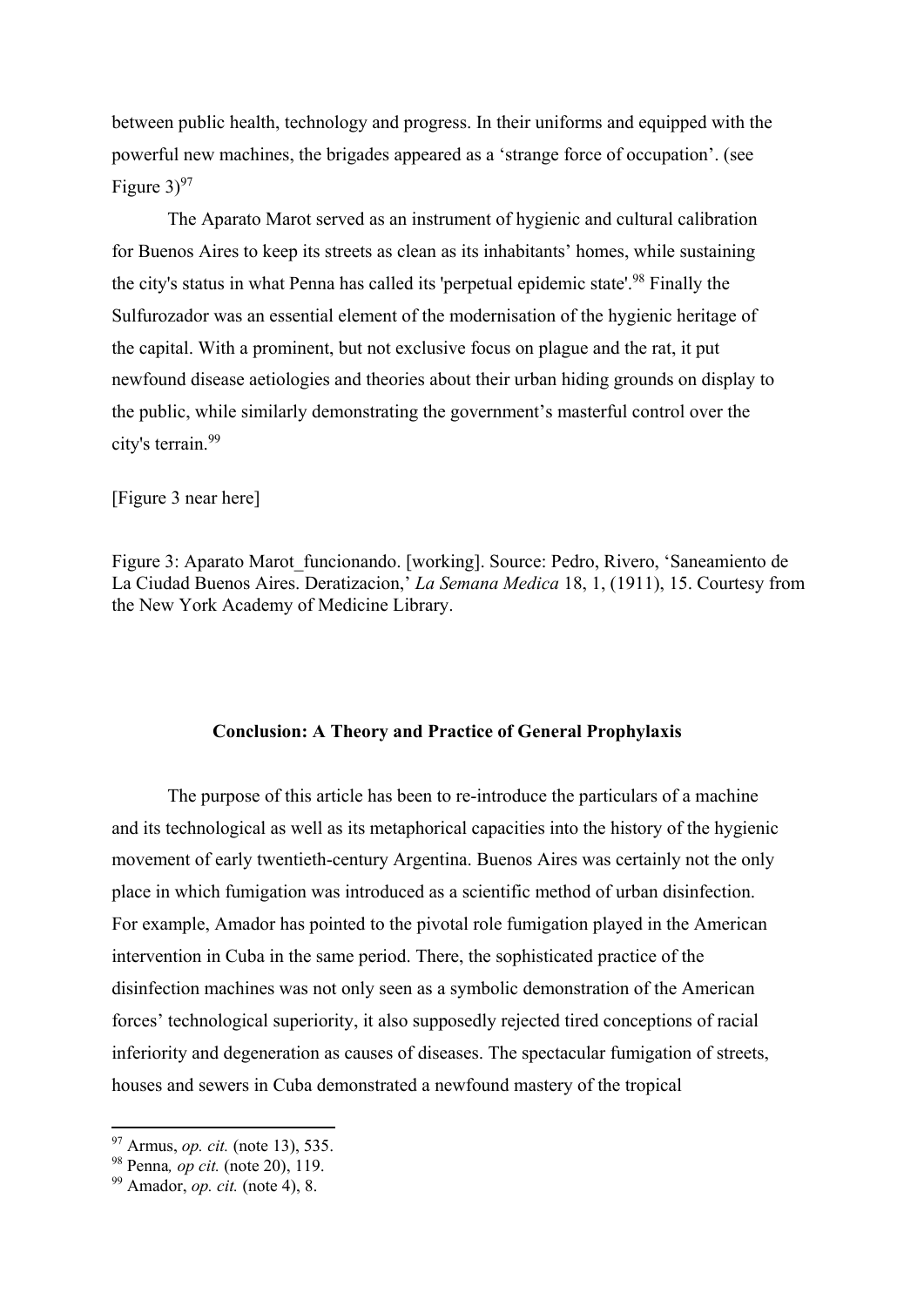environment.<sup>100</sup> Rio de Janeiro equipped its own sanitary brigades with mobilised Clayton machines, while the same apparatus was used across the US for comprehensive disinfection of sewage systems.<sup>101</sup> Using sulphur-based disinfection machines for urban sanitation was, from the early years of the twentieth century in the shadow of the plague pandemic, a common sight in many port cities around the world.<sup>102</sup> It is difficult to grasp the success of such machines and their associated campaigns. Most cities gave up on their usage, given the uncertainty regarding their efficacy and the high level of intrusiveness, which sparked resistance for example in San Francisco and New Orleans.

It was peculiar to Buenos Aires that the apparatus seems to have encapsulated and catalysed a renewed hygienic enthusiasm for the total disinfection of the city's terrain. I have presented this as a reinvigorated vision of Rawson's 1870s hygienic utopia of a new state free from disease. Penna's technological translation of this vision was realised through the Aparato Marot. A modernised machine, delivering laboratory-developed sulphur-based disinfection had encouraged a new doctrine of 'general prophylaxis,' which indeed continued far into the twentieth century.

In 1912 the 'theory and practice' of disinfection became the subject of yet another extensive manual of Argentina's Department of the Interior. Building on a long Argentinean tradition of personal and public hygienic cleanliness, the manual distinguished between two forms of 'profilaxia.'<sup>103</sup> On the one hand, special disinfection procedures were continued to deal with requirements that emerged from specific diseases. On the other hand, the main area of application for the 'Gaz Marot' was to achieve what the manual called 'general prophylaxis'. Given its tested and verified qualities, it was the only known substance to be effective against any known infectious agent, all suspicious non-human vectors while at the same time being the least harmful to goods and the interior of premises. The Sulfurozador presented itself as the adequate technological solution, so the manual's author, to the nation's quest for total hygiene.

The Aparato Marot became a pillar of modernised urban sanitation in Buenos Aires, organised around the question of the rat. Metaphorically, the machine translated a principle of sanitation from the harbour to the streets and homes of Buenos Aires'

<sup>100</sup> Amador, *op. cit.* (note 4), 7 ff.

<sup>101</sup> Benchimol, *op. cit.* (note 7). JJ. Kinyoun, 'The Prophylaxis of Plague.', *Journal of the American Medical Association*, XLII, 4 (1904), 232–9.

<sup>102</sup> Echenberg, *op. cit.* (note 14).

<sup>103</sup> Ministerio del Interior, Departamento Nacional de Higiene (ed.), *Tecnica Teorico-Practica de La Desinfeccion* (Buenos Aires: Guillermo Kraft, 1912).